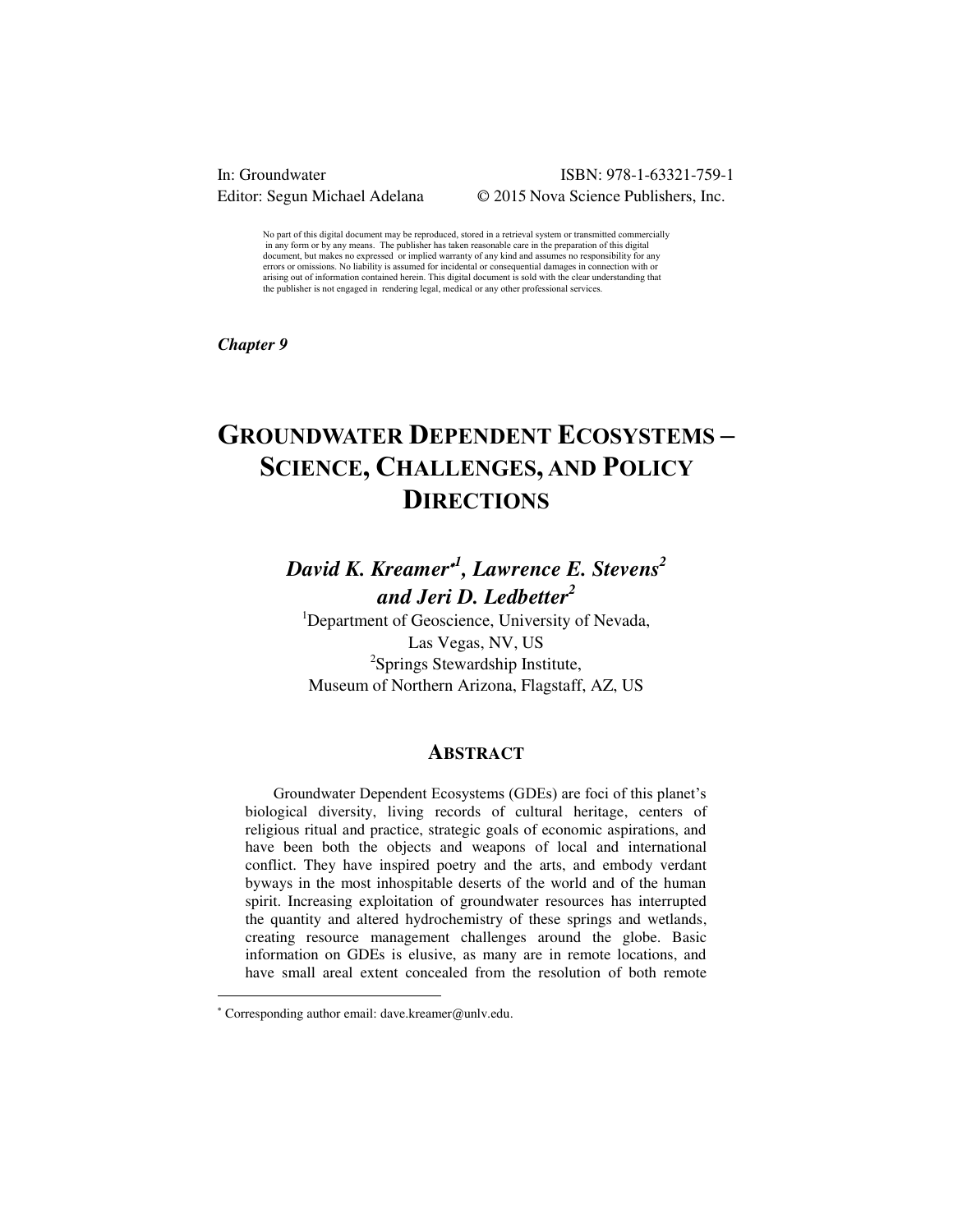sensing satellites and supportive political action. Varying laws, policies, and management practices throughout the world have directed a path forward for GDE sustainability, amid conflicting national ambitions, constrained economic and enforcement capabilities, and lack of basic scientific data.

**Keywords:** Groundwater Dependent Ecosystems, Springs, Policy, Cultural Significance

#### **INTRODUCTION**

In a "Report to Congress - Progress Toward Establishing a National Assessment of Water Availability and Use" (Alley et al. 2013), the work conducted on the U.S. National Water Census and future directions of the program are given a clear and wide-ranging overview. What is remarkable about the document is the limited discussion of groundwater in general, and the relative absence of any discussion of the relationships of ecosystems and groundwater in the vast arid and semi-arid regions of the United States. Criticisms of the Report's drafts, which pointed out there was little or no mention of springs, seeps, groundwater dependent wetlands or river reaches, and subterranean ecosystems, were deemed by the authors to be not in keeping with the overall theme of the report and the technical level to which the report was to be written. That lack of mention of the dependence of ecological systems on groundwater is echoed in the dearth of laws, policy initiatives, scientific study, and public attention on the issue, not only in the U.S., but in many countries throughout the world. Some countries, like Zimbabwe, have robust and holistic water laws, but have difficulties in their implementation and management (Makurira and Magumo 2003). With burgeoning worldwide population, more and more pressure has been put on groundwater for irrigated agriculture, industry, and municipal supply with resultant overdrafts and diminishment of environmental flows and chemistries. For example, over half of India"s agriculture is irrigated with groundwater and that fraction is increasing (Dubash 2002), putting pressure on groundwater dependent springs. Immense portions of the planet's population subsist on the limited and vulnerable water that leaks to the surface, or is withdrawn from wells and boreholes. Particularly in dry regions of the earth, the productivity, biological diversity and cultural importance of groundwater dependent ecosystems (GDEs) are often orders of magnitude greater than surrounding dry areas that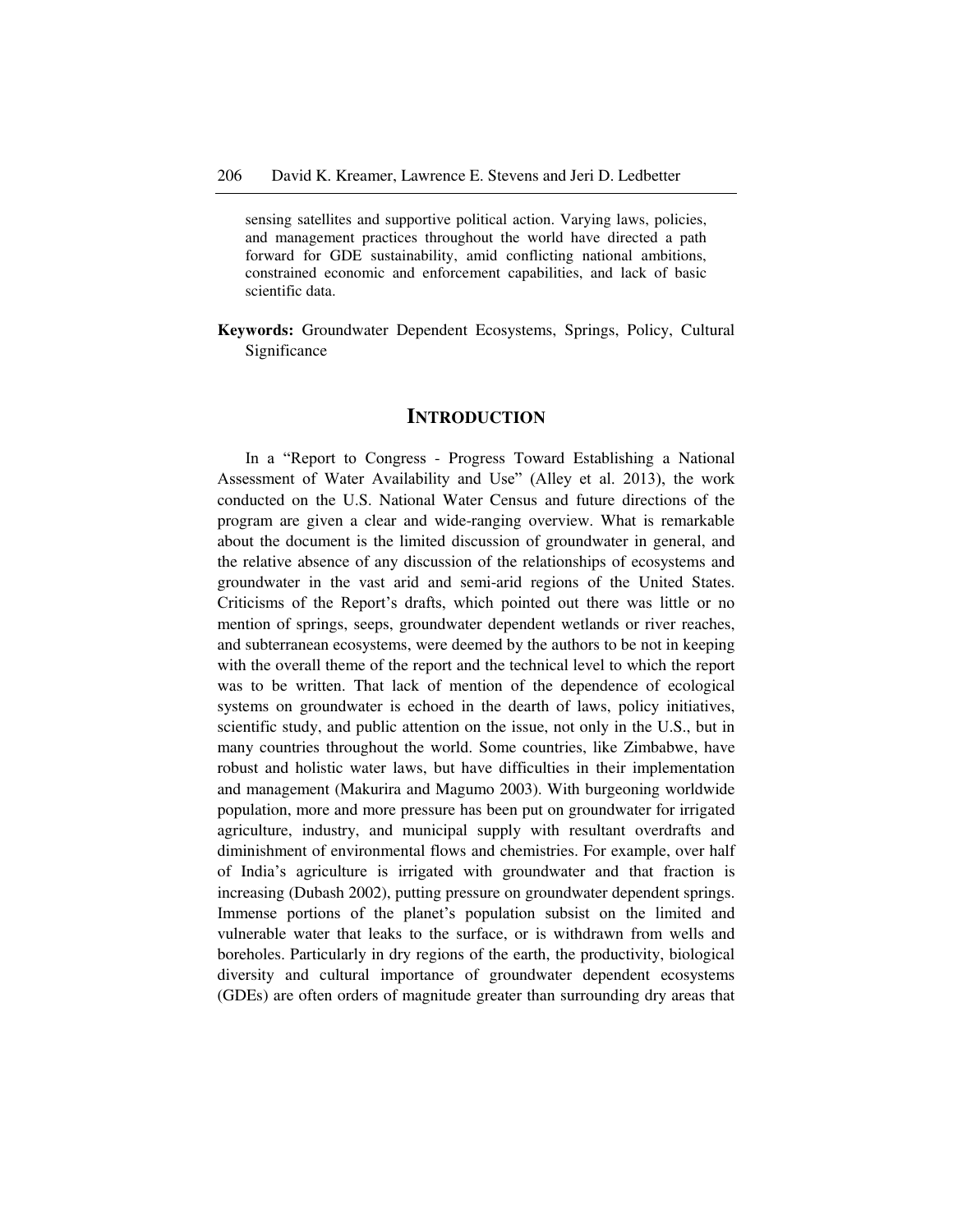are not directly supported by groundwater (Odum 1957, Stevens and Meretsky 2008).

Defining and sometimes constraining public perception of these ecosystems are the varied and individual laws of many countries, regions and states. These laws and regulations direct the public policies and management approaches to either recognize or to ignore the relation of groundwater to lifeforms it sustains. In turn, scientific research, characterization and monitoring of GDEs relies on funding and supportive public policy. Where clear and sustaining laws, regulations, policies, and monitoring are not available, important ecosystems can suffer and biological diversity can be lost. The efficacy of enforcement of those laws and policies toward natural resource conservation and groundwater dependent ecosystems is key in protection and sustenance of many unique, and sometimes fragile, ecological communities.

Compounding these problems, the locations of springs, seeps, and other GDEs are often not well characterized, even in economically advantaged societies that can apply resources for scientific study. Management of, and policy development for, GDEs cannot go forward if springs, seeps, wetlands, gaining reaches of streams, groundwater-dependent terrestrial ecosystems and phreatophytes, aquifer ecosystems, and cave ecosystems have not been located, identified, surveyed, and monitored. Unfortunately, the basic value of GDEs, and even the existence and enumeration of these unique biotic communities has not been realized in many regions, and the paucity of information constrains public perception that, in turn, drives proper management and policy development. Finally, the definitions of the variety of GDEs are inconsistent and not evenly applied either in law or in practice (Springer and Stevens 2008).

### **THE SIGNIFICANCE OF GROUNDWATER DEPENDENT SPRINGS AND WETLANDS IN HUMAN HISTORY**

GDEs and the groundwater that supplies them have been pivotal in human history - our culture, religions, and traditions are intimately linked with these places. Many past and present civilizations have located, and had agriculture flourish, near wetlands including: Egyptian society and the periodically flooding Nile Valley, the Khmer Empire and the Mekong Valley particularly around Tonle Sap (Great Lake) and the ancient hospital of Neak Pean in Cambodia, Rome"s ancient port of Ostia Antica, Spain"s Empúrias in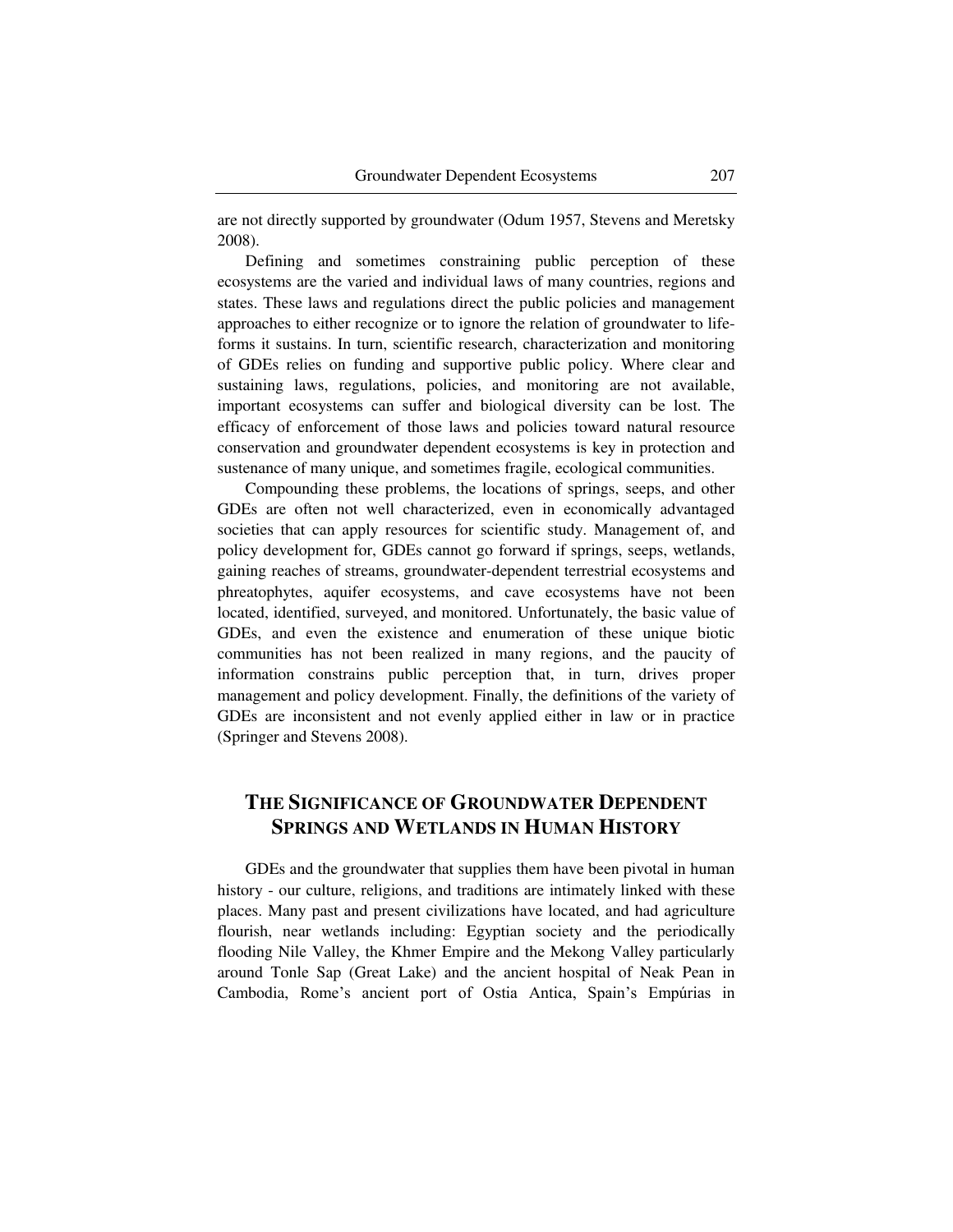Catalonia, the ancient western Greek city of Nicopolis in the Amvrakikos Gulf, and Mesopotamian civilization in the Tigris and Euphrates lowlands (Ramsar 2008). Major cities such as Venice, Bangkok, Mexico City, Tunis, Guayaquil, Amsterdam, New York, and New Orleans were established near existing wetlands, although the threat of malaria in some parts of the world have driven human population away from some wetlands (Ramsar 2008). Archaeologically, the anoxic and waterlogged conditions associated with peatlands have yielded valuable historical finds. Ancient ships have been exhumed from Venice and Marseille, and Etruscan age vessels have been recovered from the Hutovo Blato wetland in Bosnia and Herzegovina. Ancient and pre-historic settlements have been discovered in peatlands of the United Kingdom, in Black Sea bottom muds, and under Lake Titicaca. In addition to preserving human relics, the anoxic conditions of peatlands can preserve past plants, insects and pollens, which can serve as valuable indicators of past climate (RAMSAR 2008).

Additionally, springs and wetlands have served as focal points of hostilities, national ambition and war, as both an object of conflict and a strategic tool. For example, Gihon Spring is one of several springs that served as the original gathering locations for what was to become the city of Jerusalem. These springs, located just outside the walls of the early, growing city, were not only major points of sustenance, but were manipulated for strategic military purposes. As mentioned in the King James Bible, when Assyrians were advancing toward Jerusalem in 701 BC, the water flow for these springs was purposely stopped up to impede them (Scofield 1967).

Religiously motivated wars have involved springs and groundwater as strategic tool. In one example during the Crusades in mid-summer of 1187 AD, 30,000 Muslim forces, including 12,000 cavalry, were approached by an army of 20,000 Crusaders at the Horns of Hattin (near Tiberias in present day Israel) having been lured away from the springs at Saffuriya. The Crusaders last sure source of water was a spring at the city of Tur'an, 14 km from their objective of Tiberias. When the Crusaders set out at mid-day, the Muslim leader Saladin ordered two wings of his army to take the spring at Tur'an and cut off the retreat and water source of the advancing army. The then thirsty Crusaders veered toward the springs of Hattin, and they were met and stopped in fierce battle. Saladin"s armies captured or killed the large majority of the Crusaders who had reduced the garrisons of their castles and fortified cities to field their army, making Islamic forces the foremost military power in the Holy Land and prompting a Third Crusade (Gibb 1969, Madden 2000).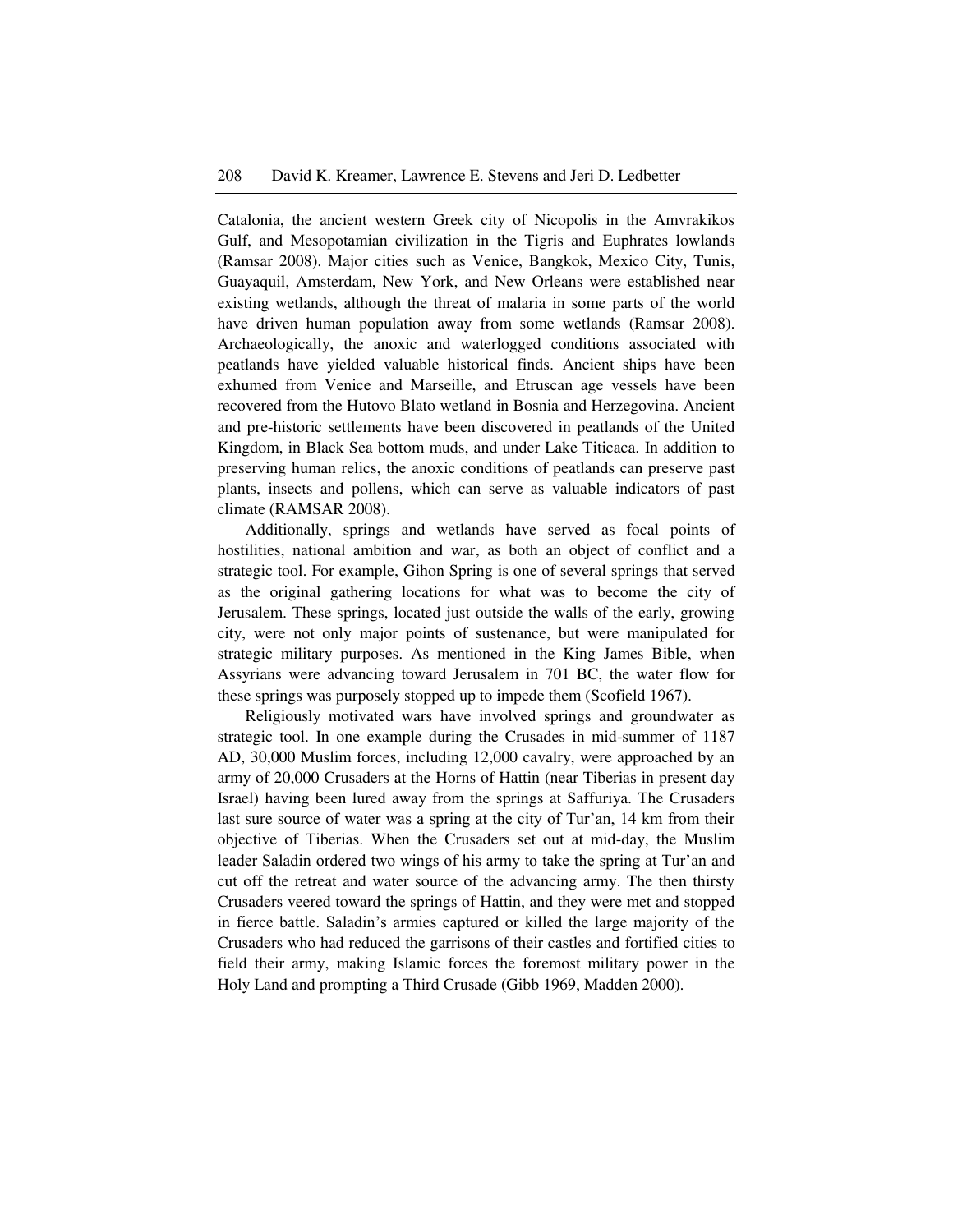Locations of GDEs are often considered as sacred sites, and are crucially important to cultural and religious practice. In ancient Greece, visitors typically stopped at the Castalian Spring near Delphi, which rests in a narrow valley between the "shining" cliffs called Phaedriades, near the Temple of Apollo. Roman poets traveled great distances to receive inspiration at the spring, as did the contestants in the precursors to the modern Olympic Games, the Pythian Games. The spring was also used by supplicants visiting the nearby Delphic Oracle, a cave springs system considered by Hellenes to be the center of the earth, where legend indicates that Apollo slew the chthonic earth guardian monster Python, and a source of divine knowledge and guidance (Broad 2007). Other examples of springs" association with the sacred include the location of monuments to the Babylonian moon goddess Ishtar; the Gallo-Roman Fontes Sequanae at the source of the Seine River in France; the Christian Grotto of Lourdes at the foot of the Pyrénnées in France; the mythic "Fountain of Youth" sought out by the Spaniard Ponce de Léon in Florida, USA; the 7000 year old mineral springs in Bath, England with the Celtic shrine to Sulis and the Roman shrine to Sulis Minerva; and the life-giving fountain and spring waters of Pon Lai and Mount Lao Shan in China (Witcombe 1998).

On the other side of the globe, ancient and modern day Native Americans regard water issuing from the ground as central to their religious beliefs and practices. The hydrologic cycle of indigenous Native Americans is deeply invested with spiritual life. Iconographic analyses across the southern United States and northern Mexico document pictographs of a horned serpent that is responsible for bringing water to the surface of the earth and guarding springs (Phillips et al. 2006, Rea 2008). Also like Delphi, several springs in the southwestern U.S. are considered to be sites where humanity emerged into the world, while at least one Tribe considers a springs complex as heaven, where the spirits of the dead dwell in perpetuity (Hart 1986). The Mayan civilization, in what is now Mexico, viewed caves and cenotes as "doors to the underworld" or U"kux Xibalba. Virtually all indigenous cultures on Earth revere groundwater dependent surface or subterranean flows as sacred places where miracles occur.

Springs have been intensively used by indigenous cultures for >10,000 yr in the U.S, and far longer in Europe, Africa, Asia, and Australia (Haynes 2008). Consequently, springs also emerge as important paleontological and archeological sites for understanding landform, human, and cultural evolution. The affiliation of humans with springs over evolutionary time requires that those involved in spring ecosystem restoration carefully consider the roles of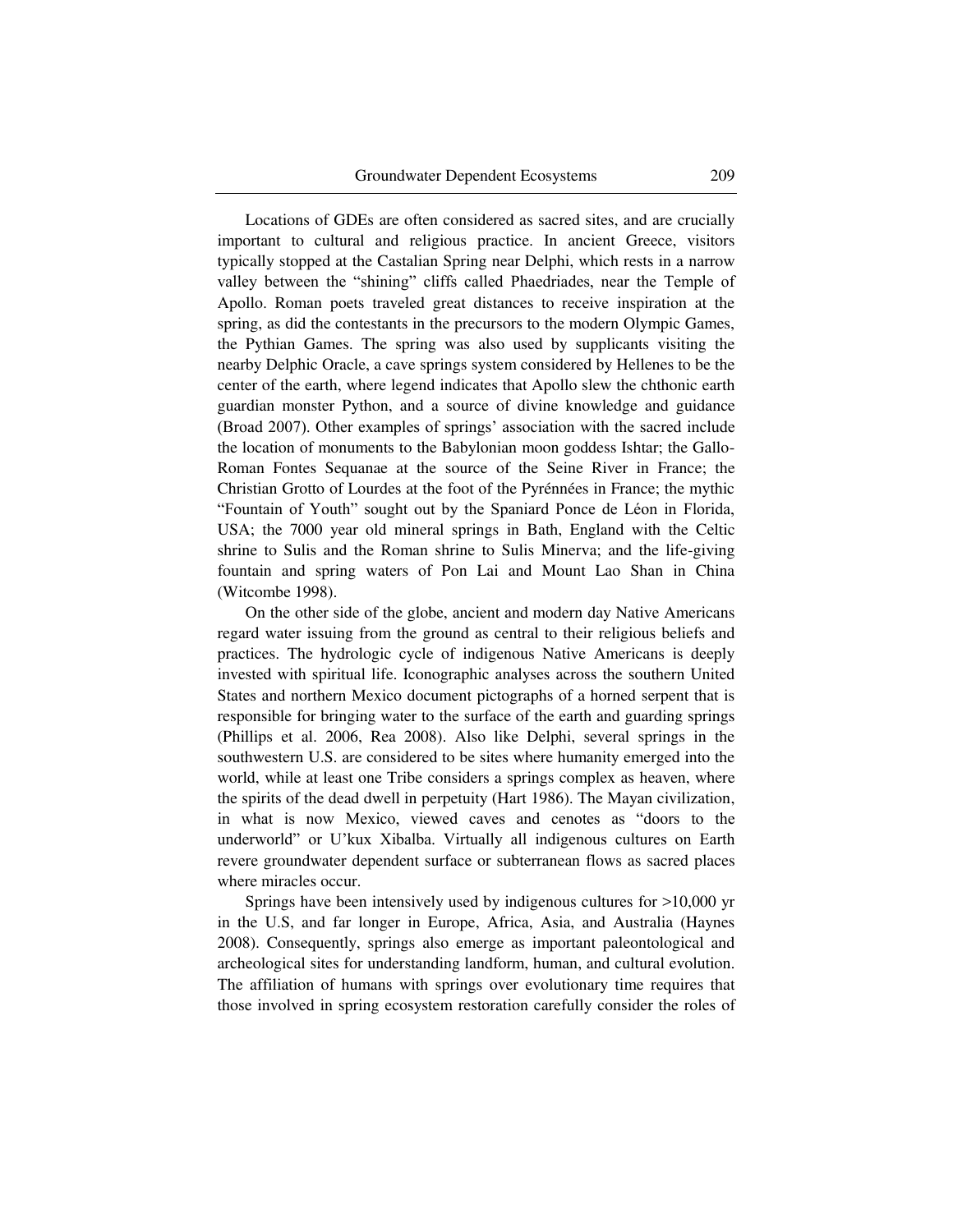both natural and anthropogenic disturbance (Kodrick-Brown and Brown 2007).

### **THE IMPORTANCE AND CHARACTER OF GROUNDWATER DEPENDENT ECOSYSTEMS**

Recognizing that informed policy development and proper management of GDEs can not go forward if the value and existence of these vital resources is undefined, it is crucial that planners and decision-makers understand their importance. Springs are emblematic of the rich diversity and importance of GEDs. Springs are often point-sources of biodiversity within landscapes, providing essential habitat for many endangered species, and supporting untold hundreds of rare or unique plant, macroinvertebrate, fish, amphibian, and some reptile and mammal species. For example, more than 200 species of hydrobioid spring-snails in the genera *Pyrgulopsis, Trionia,* and lithoglyphid snails in the genus *Fluminicola* occur in springs and spring-fed stream channels throughout North America, and at least 23 species of in the genera *Jardinella, Caldicochlea, Fonscochlea, Trochidrobia*, and *Austropyrgus* are endemic to the Great Artesian Basin of Australia (Hershler 1994; Hershler and Frest 1996; Liu et al. 2003; Perez et al. 2005; Hershler and Liu 2008, 2012; Murphey et al. 2012). Other aquatic gastropod families, such as Physidae also contain large numbers of springs-dependent species (Wethington and Lydeard 2007). Numerous springs-endemic fish also exist in arid portions of the United States and Australia, including the families of Cyprinidae, Cyprinodontidae, Goodeidae, Poeciliidae, Gobiidae, and other families (Kodrick-Brown and Brown 1993, 2007; Echelle, et al. 2005).

Individual springs may support high levels of unique species (e.g., Montezuma Well in central Arizona, USA) (Blinn 2008). Spring-dominated valleys, such as Cuatro Cienegas in northern Mexico and Ash Meadows in southern Nevada, USA, support dozens of unique plant, invertebrate, fish, and other vertebrate species (Hendrickson et al. 2008; Williams 1984). However, there is often little recognition of the extent of endemic species" dependence on springs. For example, nearly all of the 12 endemic plant species in Ash Meadows, Nevada exist only in groundwater-fed alkaline meadows. In addition, springs sometimes provide important habitat for critical phases of life history, such as overwintering in warm water by Florida manatees, *Trichechus manatus latirostris* (O'Shea and Ludlow 1992), hibernacula of eastern bog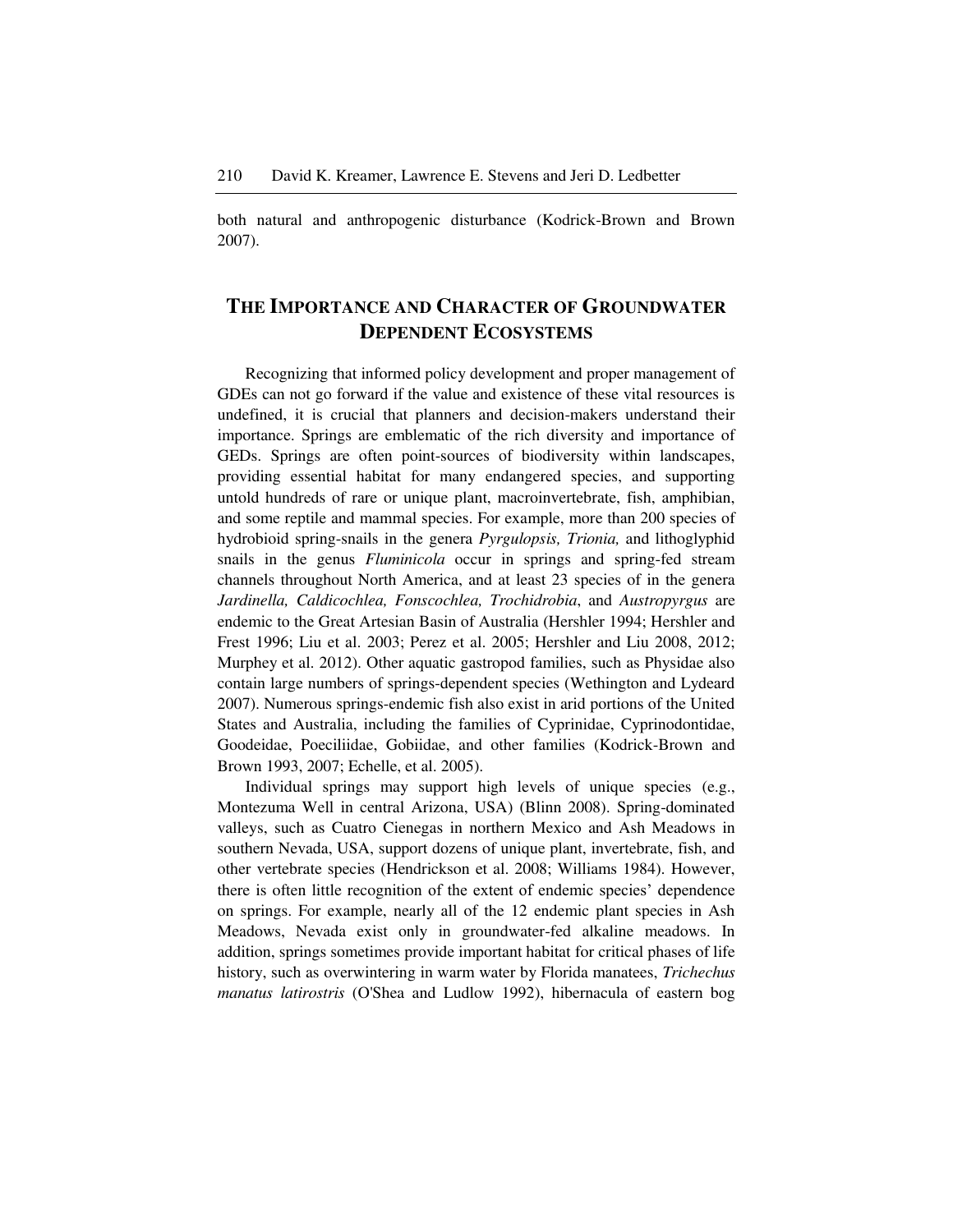turtles, *Glyptemys muhlenbergii* (Carter et al. 1999) in the northeastern U.S. or the in-snail phase of the trematode flatworm *Leucochloridium cyanocittae*, which occurs in Arizona only in *Oxyloma haydeni* ambersnails in springfed wetland vegetation at Vasey"s Paradise in Grand Canyon National Park, Arizona, USA (Meretsky and Stevens 2000). The role of spring waters in imprinting among larval fish also may be substantial, but has not been studied to our knowledge.

Some springs are highly productive, and despite their small size, often contain tightly packed assemblages of plants and animals. In a recent study of springs in Kaibab National Forest in northern Arizona, USA, we detected 20% of the entire forest flora in <0.001% of the landscape, representing a remarkable concentration of plant species richness at springs (Ledbetter et al. in press). We found similar results in the Spring Mountains, Nevada, USA (U.S. Forest Service 2012c). Similar species packing has been noted among mosses, aquatic beetles, and avifauna (Grand Canyon Wildlands Council, Inc. 2002), and is a characteristic of subaqueous springs as well (McClain et al. 2003). Thus, everywhere, the high productivity and ecological stability of spring habitats likely contributes to tighter species packing.

Springs that exhibit high concentrations of endemic species are likely ancient systems, and may be trophically strongly structured (Kodric-Brown and Brown 1993; Blinn 2008). The evolution of endemism occurs regularly at springs, arising through relictualization and adaptation cycles related to environmental change: Onset of an altered environmental regime (e.g., desertification, marine or freshwater transgression, or other large-scale environmental changes) may reduce distribution and availability of habitat, enforcing isolation, allele fixation, and local adaptation. In contrast, habitat expansion permits widespread distribution of formerly isolated populations into new habitats. For example, Neogene lakes in the Great Basin of the American Southwest underwent extensive expansions and contractions under changing glaciation-related climates since the Miocene, contributing to the adaptive radiation and now highly localized endemism of spring-snails, pupfish, and aquatic Hemiptera (Hershler and Liu 2008; Echell et al. 2005, Polhemus and Polhemus 2002). Non-native species studies of weedy plants, Gastropoda, crayfish, amphibians, and fish (Stevens and Ayers 2002; Sada et al. 2006). reveal that spring ecosystems are particularly prone to invasion, a condition that has had evolutionary consequences for numerous lineages.

In addition to their role in regional biodiversity and evolution, springs often function as keystone ecosystems playing disproportionally large roles in adjacent upland ecosystems (Perla and Stevens 2008). Aridland and mesic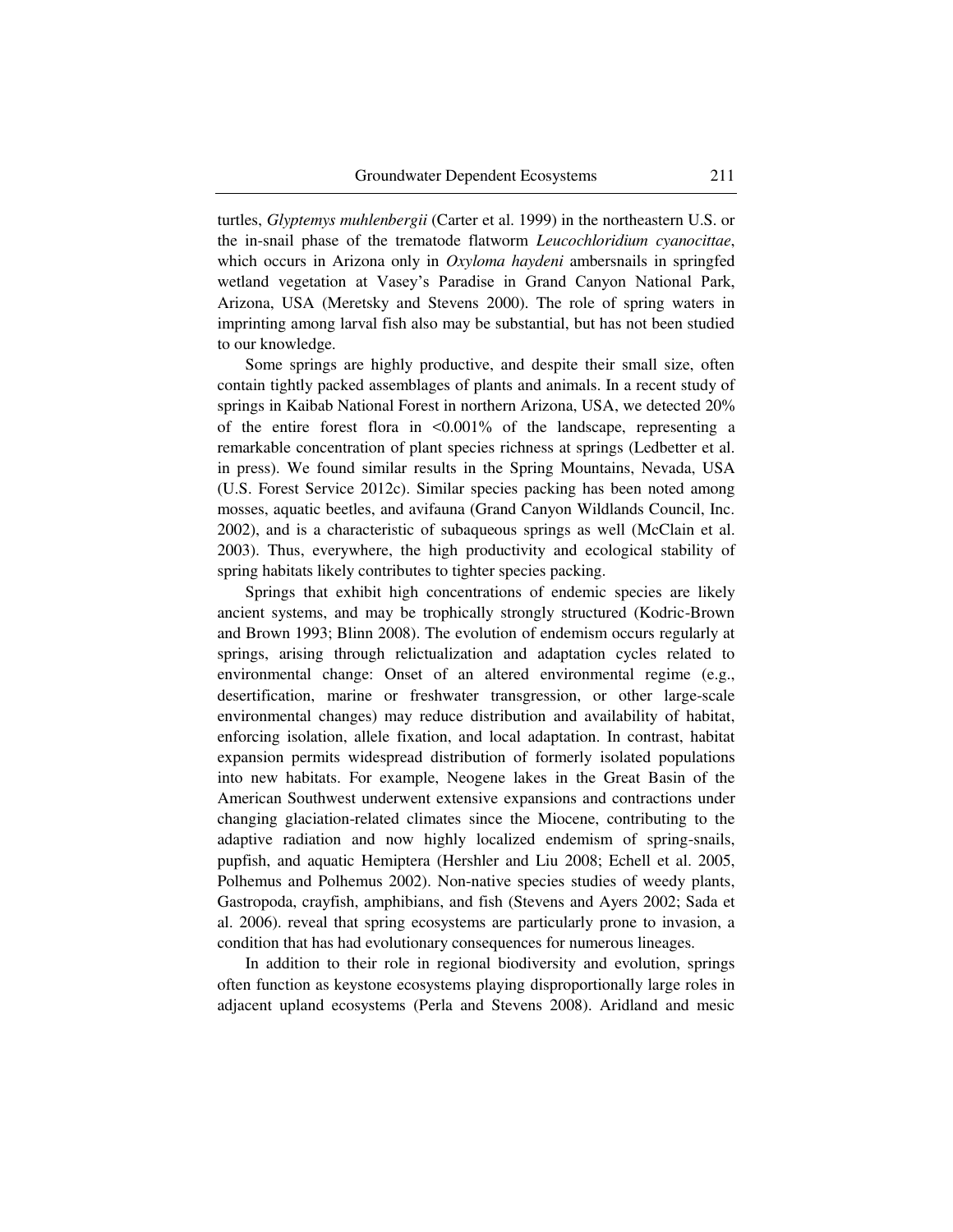land springs alike provide essential water, food, and habitat resources for large numbers of invertebrates, fish, amphibians, reptiles, birds, and some mammals. Landsnails, ground beetles, butterflies, and both migrant and nesting birds all are found in great concentrations at springs in the American Southwest. Springs and wetlands also may serve as refugia during drought for terrestrial animal species, and as regeneration hotspots following fire in forested regions (Grand Canyon Wildlands Council, Inc. 2002). Wetlands can clean and filter surface water, serve as sinks for greenhouse gases, and, particularly in estuarine systems, sequester carbon from the atmosphere (Whiting and Chanton 2001; Bridgham et al. 2006). In contrast, some springfed playas may serve as CO2 sources, as alkali soils may oxidize organic matter (Crews and Stevens 2009). Overall, GDEs in general and springs specifically encompass intricate and typically biodiverse ecosystems, and can be found in subaqueous and subaerial settings in marine, coastal, lotic, lentic, wetland, terrestrial, cave, and aquifer environments.

### **SCIENCE AND GDE ECOSYSTEM CLASSIFICATION**

Prior to the 21st Century, the classification and ecology of groundwater dependent ecosystems was largely ignored. However, that information gap is rapidly being filled. In Australia, much attention has recently been devoted to the classification of near-surface GDEs, as summarized in Hatton and Evans (1998) and Eamus et al. (2006). These approaches emphasize the proximity, availability, flux, and quality of groundwater to the surface. The U.S. Forest Service also recently refined classification to improve forest springs inventory of GDEs (U.S. Forest Service 2012a). However, GDE classification is problematic, in part because the phrase encompasses ecosystems deep in the crust to nearly all surface aquatic and some ice-bound environments on Earth: shallow and deep aquifers, springs, streams, rivers, lakes, and oceans may all qualify as GDEs. Among this array of ecosystems, springs are one of the most obvious groups of GDE systems; however, classification of springs has been largely ignored by the public, the scientific community, and most government agencies. Neglect of springs is demonstrated by the near absence of reference to springs in most contemporary texts and textbooks on national or global freshwater ecosystem health, wetland ecosystems, and water resource management. Our review of existing literature suggests several reasons why springs have received so little attention, including issues of definition, scale, and basic understanding.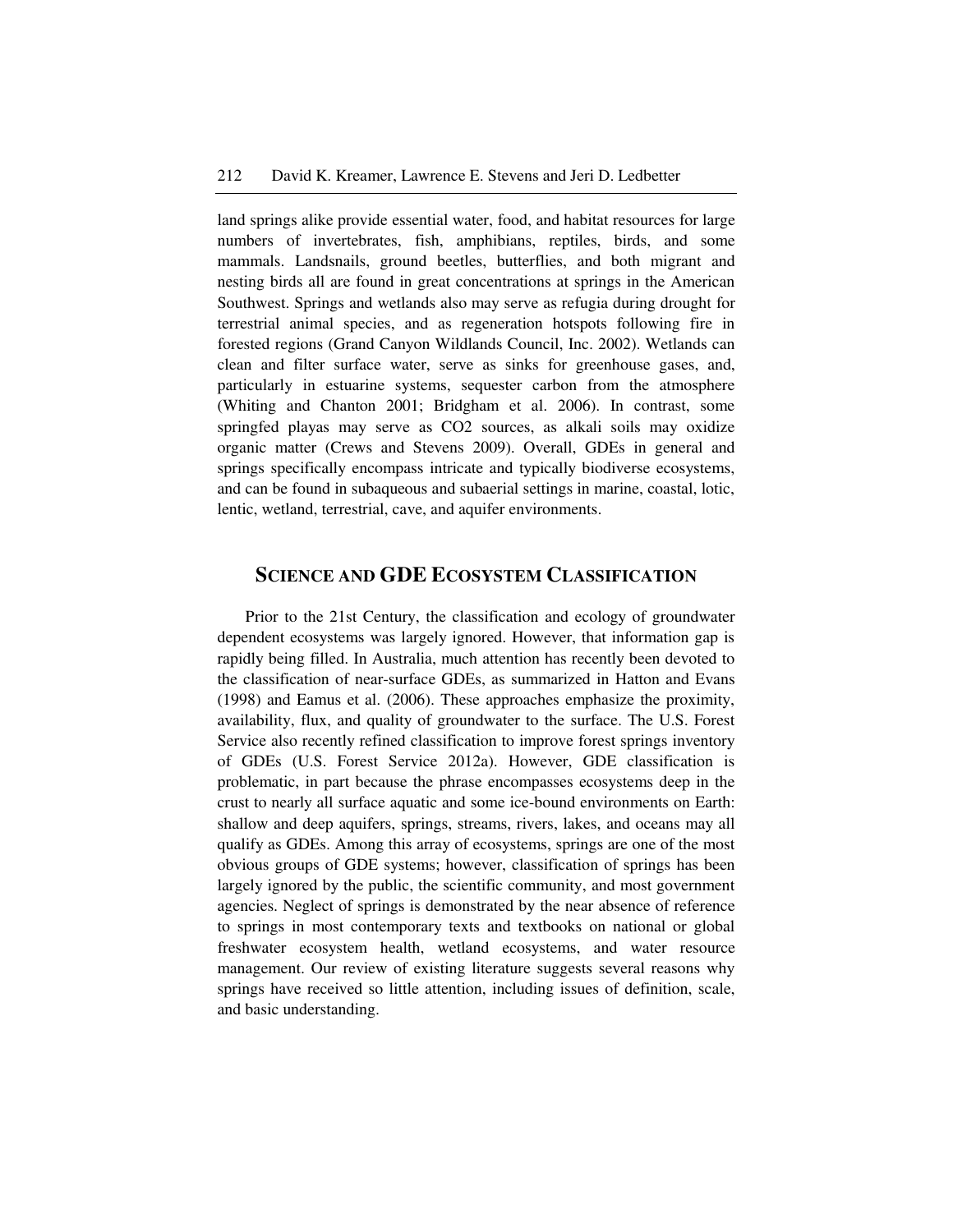- 1) Meinzer (1927) provided guidance on springs hydrology but not ecosystem ecology, and until recently, the inadequacy of an ecosystem-based classification system has precluded discussion of springs types and thwarted mapping. Springer and Stevens (2008) described 12 types of terrestrial springs, of which several also appear to be common subaqueous forms. Spring types vary in abundance in different geologic provinces; however, the absence of a classification system has largely prevented discussion of variation among spring types across spatial scale. Fens in particular have posed conceptual problems for springs classification. Although all fens may qualify as wetlands, not all are groundwater-fed. Those that are groundwaterfed, but exist at low elevations are often called *ciénegas* or *vegas* , while elsewhere they may be called wet meadows, fens, or helocrenes. Classification of springs is important so that rare types can be identified and studied.
- 2) Springs are commonly overlooked in landscape resource mapping projects because they are usually small and fall within, rather than among, mapping pixels. While highly variable, the average area of individual springs in western North America is 1861 ( $n = 526$ ; 1 sd = 18962) m<sup>2</sup>, with few springs habitat patches larger than 1 ha (Ledbetter et al. 2012). Also, while the mean discharge of western North American springs was11.8 L/s, (n=510; sd=151), the discharge of 62% of springs is in the range of 0.01-1.0 L/s, with a median of 0.07 L/s. Thus, springs are small in area and discharge, and fall below the scale of most landscape mapping efforts and are neglected in remote sensing and floristic mapping.
- 3) Springs ecosystems have been overlooked by the science community, in part because of their ecological complexity. We note that the often high biological diversity in springs ecosystems is due, in part, to the co-occurrence of up to 13 different microhabitats within some complex springs types, such as Indian Gardens and large gushet springs, like Thunder River, both in Grand Canyon in Arizona. Groundwater-dependence, surface-linkage, microclimate complexity, intricate mosaics of co-occurring microhabitats and associated assemblages, and complex land use histories are characteristics that require detailed interdisciplinary studies. However, such studies are difficult to organize and fund, and with a few exceptions remain largely outstanding. Consequently, there is relatively little literature that integrates information on springs" ecosystem ecology, and the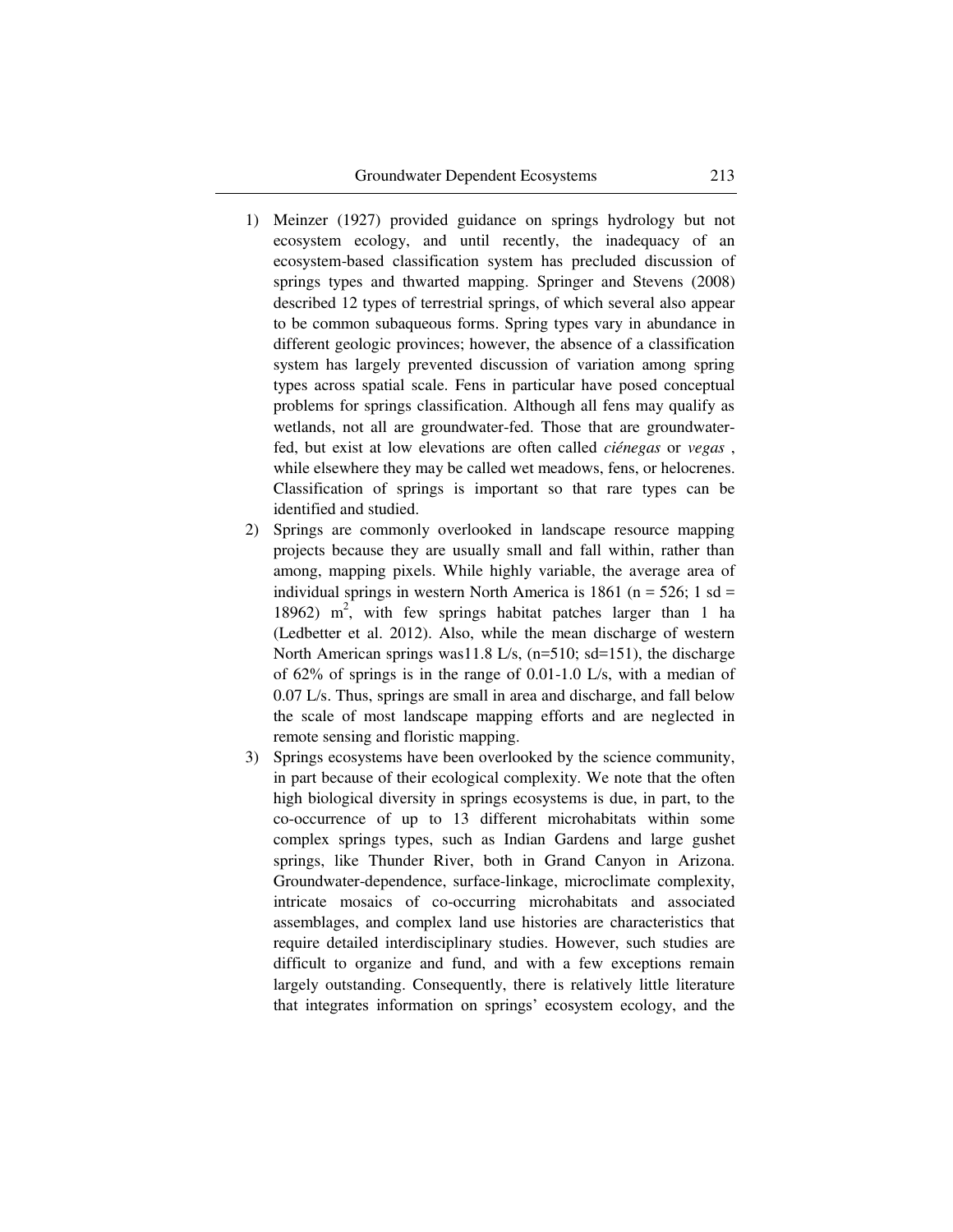best known text books on wetlands, ecosystem ecology, and the state of the world's ecosystems largely ignore springs. Further, the impacts of drought, water table decline, flow diminishment, and water quality change do not impact all phreatic or wildlife species in the same way, complicating resource management (Eamus and Froend 2006).

In spite of their ecological and economic importance, particularly in arid climates, mapping of springs is insufficient. Throughout North America and Europe, tens of thousands of farms, small communities, and many towns and some cities obtain their potable water from springs (Kresic and Stevanovic 2010); however, many of those springs have not been mapped. Only a few states within the U.S. have adequate maps of their springs, despite high densities of springs in montane regions (Stevens and Meretsky 2008). Arizona, Florida, Kentucky, Missouri, Nevada, New York, Utah, and Wisconsin are among the states with moderately good springs maps. Arizona, the seconddriest state in the U.S. likely contains the highest concentration of springs, although the total number is still under investigation (Ledbetter et al. 2012). Several geographical information system (GIS) layers exist for Arizona, but none are complete, and each contains features not included in the others. For example, 141 springs are referenced in various databases available for Grand Canyon National Park (National Hydrography Dataset, Geonames, Arizona State Land Office, Arizona Department of Water Resources, U.S Geological Survey maps). However, this is no more than 23% of the known springs there, the others having been reported by independent researchers and in other publications. Unfortunately, such data gaps are the norm, rather than the exception, and springs remain poorly mapped worldwide.

Remote sensing has been promoted as a possible means of accelerating springs mapping. Some springs types are relatively easily detected using remote sensing methods (i.e., helocrene, limnocrene, and some low-gradient hillslope springs in non-forested terrain), while springs types associated with cliffs, caves, and other high-relief landforms (e.g., hanging gardens, gushets) and those emerging in heavily forested landscapes are difficult or impossible to detect using remote techniques. Recognizing these challenges, GDEs were located in the Western Cape of South Africa, using LandSat TM imagery and then mapping and modeling those sites with GIS approaches (Munch and Conrad 2007). Great Artesian Basin springs in Australia were mapped using remote sensing technology with good success (Lewis et al. 2013); however, similar efforts in other regions have met with mixed results. Detection accuracy for western U.S. springs ranged from 50.7% in areas with steep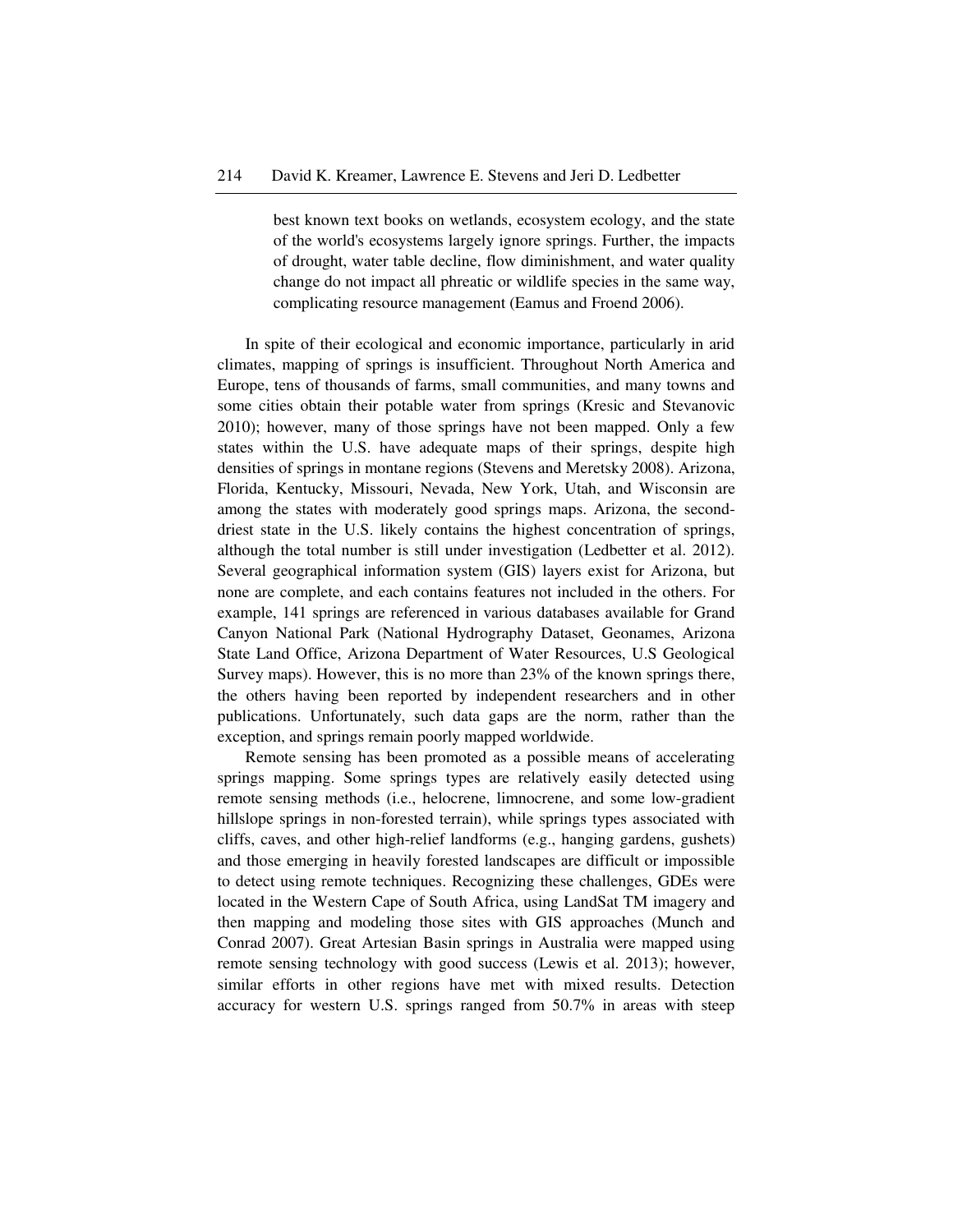terrain and heavy forest cover (e.g., in the Spring Mountains of southern Nevada) to 83.8% in areas with low topographic relief and large fen wetlands (e.g., in Rocky Mountain meadows; Remote Sensing Applications Center 2012). In such landscapes, rigorous compilation of existing information and structured searching will likely be required to accurately map springs. Much basic mapping still needs to be conducted, both in terrestrial and subaqueous settings.

If surface GDEs are poorly recognized and understood by the scientific community, the public, and policy makers, the importance of subterranean groundwater ecosystems is far less well understood. Humpheys (2006) points out the great variety of life in aquifers, particular karst environments, including "diverse metazoan faunas comprising obligate groundwater inhabitants, largely crustaceans but also including insects, worms, gastropods, mites and fish". Sometimes these are endemic organisms of limited range, are vicariant from closely related biotic strains because of geological sequestration, and may be relictual in lineage, which allows examination of the history of deep aquifers (Humphreys 2006). In arid and/or coastal regions, saline waters can host obligate groundwater fauna (stygobites). Importantly, these ecosystems can be very vulnerable to changes in groundwater flow, quality, or habitat changes.

Clearly, the close relationship of groundwater flow/quality to both terrestrial and aquatic ecosystems is poorly understood by the public, much of the scientific community, and most government agencies. Several cultural factors contribute to this lack of awareness. Historically, the development of nations typically began near regions of available water, often near rivers or in more humid regions (where possible) that were less dependent on groundwater (although many rivers have gaining reaches that are effectively supplied by groundwater). Thus legal development, social awareness, policy actions, and resource management did not typically focus on groundwater in the early development of most nations. This cultural "surface water" focus of early population development is particularly evident in western Africa and South America, where many nations have the first major cities formed in wetter, coastal regions or along rivers, rather than the inland, more remote or drier regions. As populations increased in drier regions, groundwater usage, pollution, and overdraft became more common. Commensurate with arid-lands population growth, the legal, policy-making, and resource management protocols for groundwater and its dependent ecosystems had to evolve afterthe-fact, from seats of power often far removed. Even though the population and climate change stresses on groundwater are more evident each year, laws,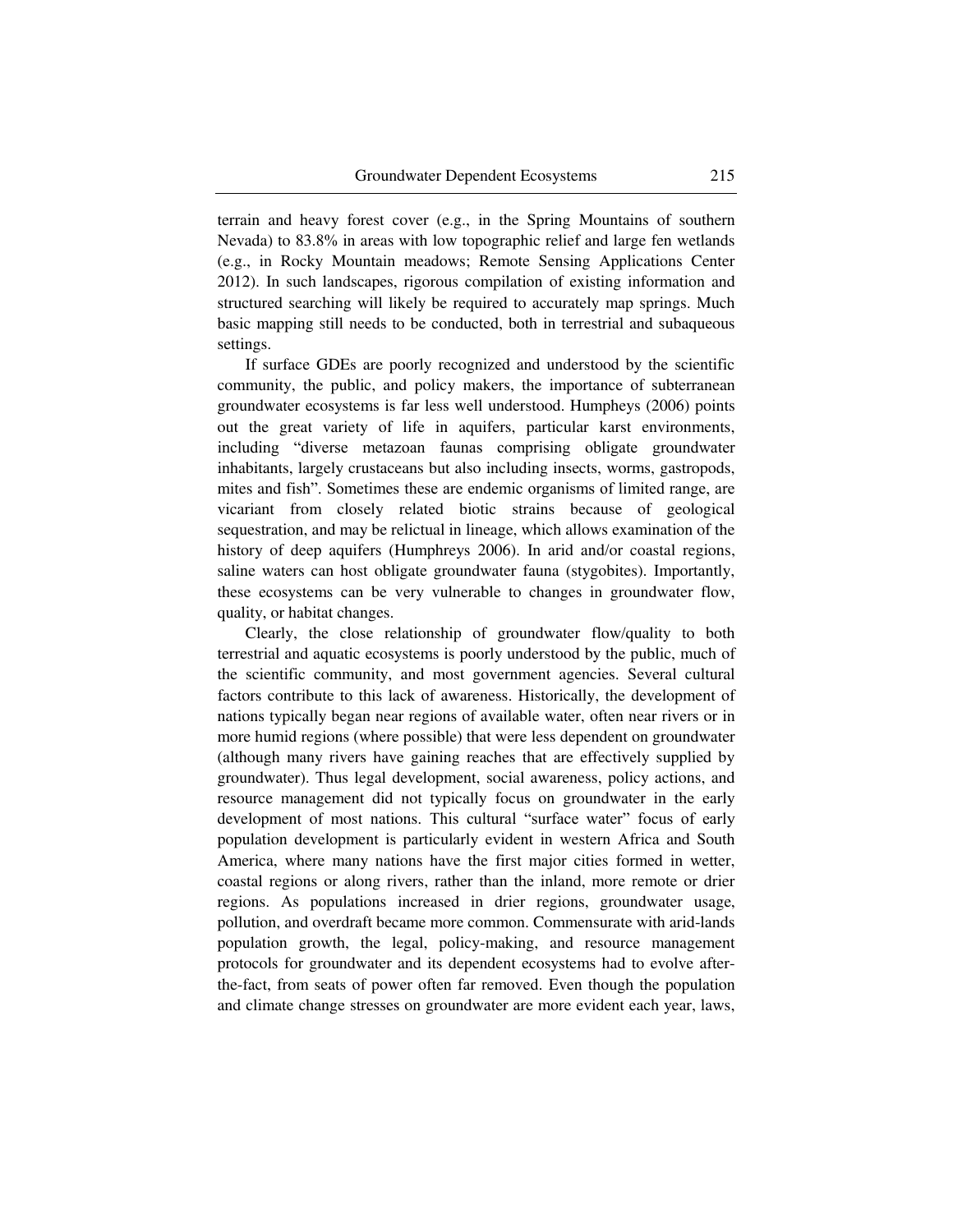policies, funding for scientific research, and management strategies for preserving the quality and quantity of environmental flows lag behind and fail to accommodate human demands for drinking and irrigation water.

### **LAWS, POLICIES AND ENFORCEMENT – A GLOBAL PERSPECTIVE**

Crafting and interpreting of water-related laws for the protection of GDEs takes many different forms throughout the world. The overriding legal structure and strictures of each country, and how existing laws are enforced and interpreted, sets the tone for policy decisions and gives a regional context for safeguarding springs, seeps, and wetlands. But many early laws and regulations addressed, at the most, a limited range of groundwater or ecosystem scenarios. The first international legal instrument to address transboundary groundwater was the Helsinki Rules of 1966, issued by the International Law Association. These Rules closely linked groundwater to surface water drainage systems and watersheds, but did not include all groundwater (Salman 2009). According to Lazarus (1997), because of the clear connection of groundwater and surface water, their bifurcation in common-law is, "clearly artificial and at odds with hydrological reality." He points out that most modern jurisdictions, at the time of his writing, drew no distinction between surface and subterranean waters.

No matter what the legal format, interpretation of law is crucially important for the preservation of ecosystems. In his seminal 1972 book, "Should Trees Have Standing? – Law, Morality and the Environment " Christopher Stone argues that affording legal rights or "standing" to natural objects in the world would support their protection (Stone 1972). "Standing" or *locus standi* is defined as "the ability of a party to bring a lawsuit in court based upon their stake in the outcome," and, " A party seeking to demonstrate standing must be able to show the court sufficient connection to and harm from the law or action challenged" (USLegal 2014). By affording environmental entities such as trees (or more broadly in our case Groundwater Dependent Ecosystems) "standing", Stone means that citizens could bring court action on behalf of harmed or threatened natural objects, and he points out that the courts already typically allow guardianship provisions, which permit third-party representation of those with standing who are unable to represent themselves. Countries have not adopted this interpretive legal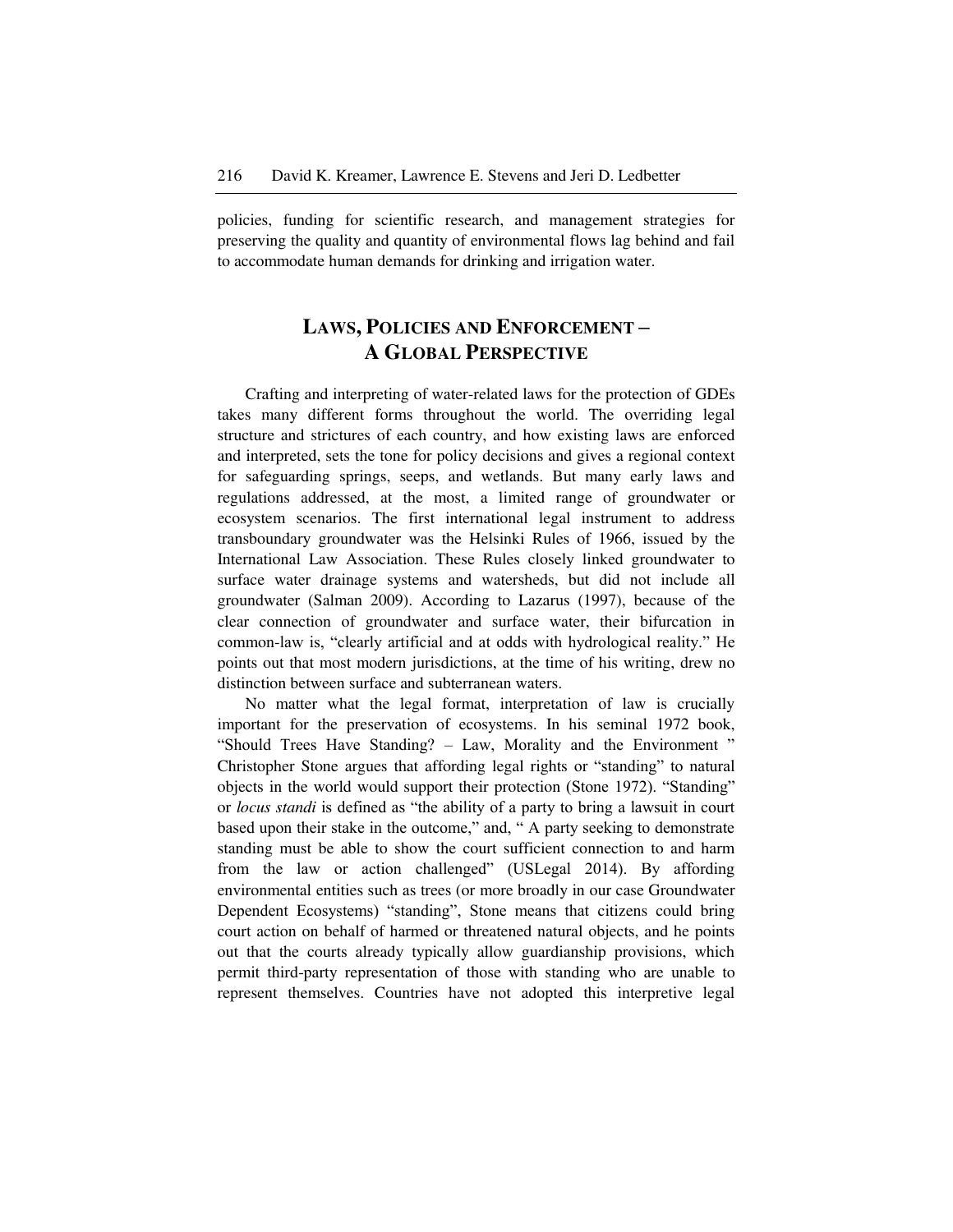strategy; however, some seek, through their legal systems to preserve the natural world to varying degrees.

Several nations have devised laws that have direct philosophical links to protection of unique ecosystems, including those habitats sustained by groundwater, but there are many local and regional differences. In particular, Africa is a continent with a variety of water and ecosystem laws, a multiplicity of agency and political support and/or interference, and a range of abilities to enforce existing laws. For example, before the 1990s, South African water law consisted largely of piecemeal allocation of water rights to individuals and private entities, but with the end of Apartheid, fundamental approaches to resources were altered. The South African Water Act of 1998, in addition to establishing availability of clean drinking water as a basic human right, establishes water as an integral part of ecosystem protection. Among the goals of the Act are clear environmental priorities, in addition to general objectives of equitably meeting basic human needs and redressing the results of past racial and gender discrimination. The South African Water Act of 1998 specifies the goal of "promoting the efficient, sustainable and beneficial use of water in the public interest" and even more pertinent to this discussion, "protecting aquatic and associated ecosystems and their biological diversity". It is argued by some authors that this historic water law took some of its early guidance from preceding improvements in Australian water law, but now a few years after its enactment, the roles might be reversed and "Australia can now look to the new South African legal and constitutional framework for inspiration for reforms more geared towards sustainable environmental and social outcomes" (Godden, 2005). The Act allows any citizen to be an environmental advocate.

Other African States have refined their legal framework for water law as well with varying degrees of success for explicit or implicit protection of GDEs. In 1999 Kenya created a "National Policy on Water Resources Management and Development", which was followed by the Water Act of 2002. These initiatives set a tone for integrated water management (Mutinga, 2005), which did not exclude the protection of GDEs and allowed for discussion of the need in Kenya for biodiversity (Khamala 2005). Likewise in 1998, after extended dialogue with stakeholders, Zimbabwe established a new Water Act. Interestingly, both surface water and groundwater are treated as part of one hydrological system in the Act and there are provisions for environmental sustainability. Makurira and Magumo (2003) observed that in the first five years, Zimbabwe"s water law had not reached its full potential for several reasons, including financial instabilities, the withdrawal of several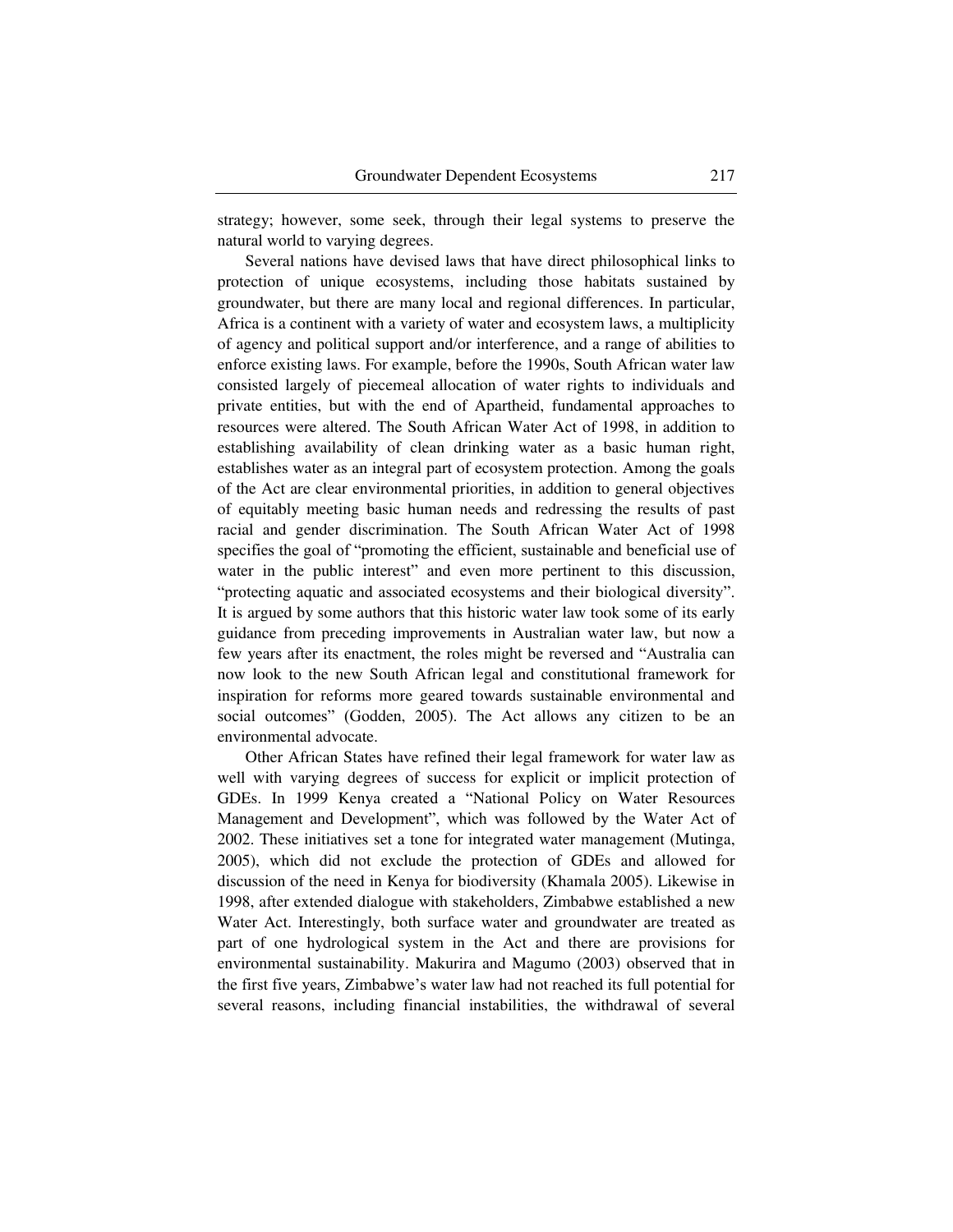donors who initially supported the program, other interfering national initiatives, inadequate agency and institutional linkages and low resources, lack of enforcement of the law, and political obstruction. Botswana"s Water Law of 1968 defines underground water as public water, without property right (Lazarus 1997). In Ghana, a Water Resources Commission (WRC) was created by an Act of Parliament (Act 522 of 1996) in order to integrate water resources management and "regulate and manage the country"s water resources and coordinate government policies in relation to them" (Odame-Ababio 2003). The Commission's recent groundwater strategy for Ghana has a strong emphasis on resource conservation sustainability and supply for the population, but has little direct emphasis on groundwater protection for ecosystem safety. The Canadian International Development Agency has been providing financial support for the Hydrologeological Assessment Project in the northern regions of Ghana in assistance of WRC efforts. While the Ghanaian WRC is rigorously evolving toward a decentralized stakeholder engagement model for groundwater management, the preservation of GDEs are currently not explicitly stated, nor are stakeholders explicitly assigned to consider GDE sustainability (Ghanaian WRC 2011).

Legal protection of springs and other GDEs takes different forms in other countries. In the United States, the Endangered Species Act of 1973 (ESA) is a major force that has been exercised many times to protect ecosystems and threatened species (Nelson 2008). In interpreting the law and responding to legal challenges, the U.S. Supreme Court ruled, in a landmark and precedentsetting case, that "the plain intent of Congress in enacting" the ESA "was to halt and reverse the trend toward species extinction, whatever the cost" (Tennessee Valley Authority vs. Hill 1978). The U.S. Fish and Wildlife Service (FWS) and the National Oceanic and Atmospheric Administration (NOAA) administer the ESA. Australia developed its own Endangered Species Protection Act in 1992, which was subsequently strengthened with replacement by the Environmental Protection and Biodiversity Conservation Act of 1999 (enacted in July of 2000). Australia also has instituted a National Strategy for Ecologically Sustainable Development, a National Water Quality Management Strategy, and the Water Act of 2007, which includes provision for groundwater and environmental flows. In many ways, the broader view of ecosystem protection, afforded in Australian law, can allow better overall management than the legal drivers in the U.S. that directs a more piecemeal, endangered-species by endangered-species, non-integrative approach.

Various, and sometimes different legal approaches and definitions have historically been applied to both surface waters and groundwaters that support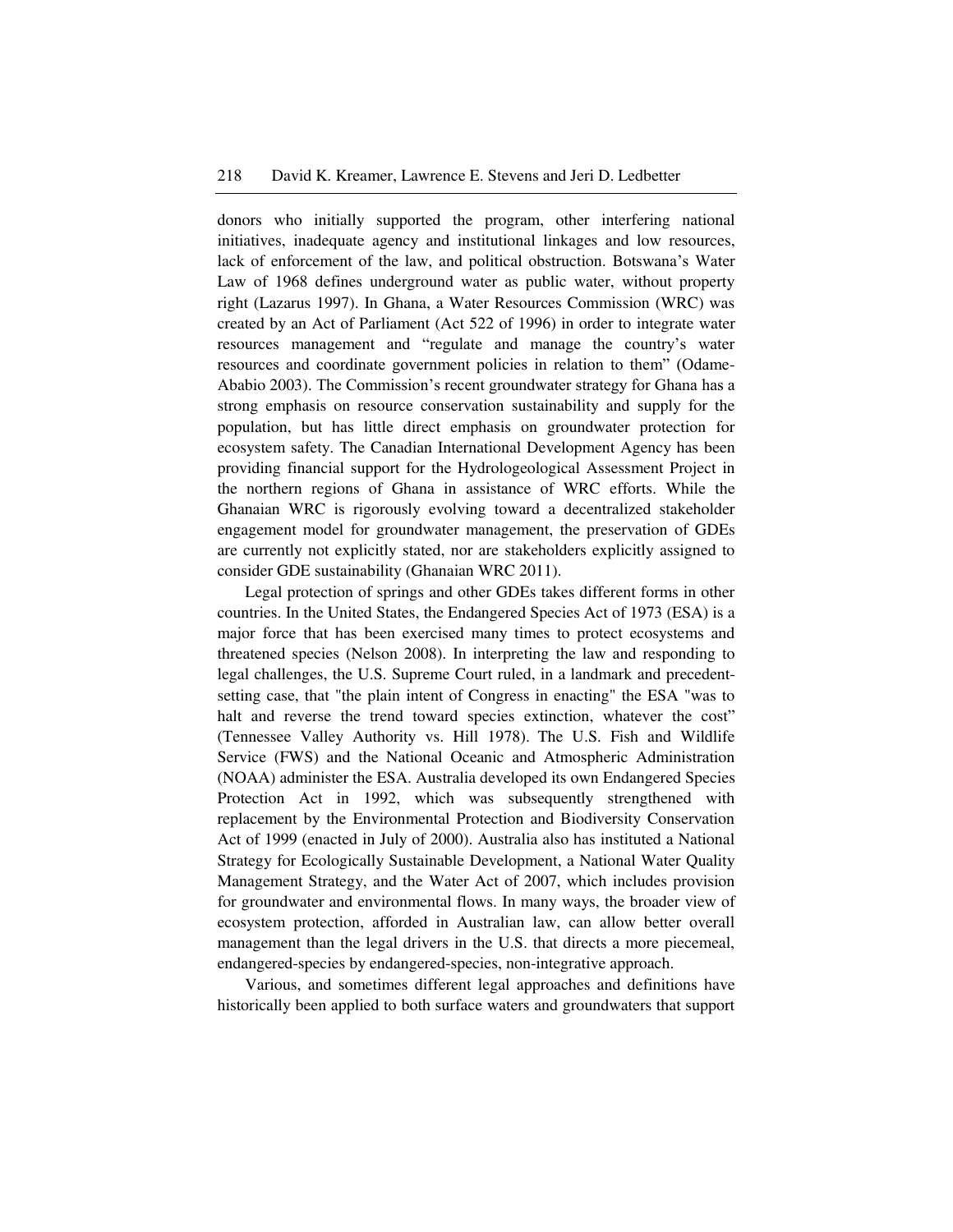GDEs. Many nations place water in the public trust, at either provincial/state or federal levels. Provincial or state regulation of interstate aquifers may require complicated political negotiations that may fail to achieve sustainable management of those aquifers. However, there are numerous examples of nations with an integrated, holistic approach that treat both above and below ground waters as part of the same hydrologic cycle. For example, the Israeli Water Law of 1959 confers all water, both above and underground to the State; likewise, the Spanish Water Law of 1985 defines groundwater resources as public property (Lazarus 1997). Broad-reaching legal definitions of water are contained in the New Zealand Resource Management Act of 1991 that protects water in all forms, both above and below ground, as does the Alberta (Canada) Water Resources Act of 1979, amended in 1981. The British Colombia Water Act of 1979 (Canada) a "stream" is characterized as "a natural watercourse or source of water supply, groundwater, a lake, river, creek, spring, ravine, swamp and gulch" (Lazarus 1997).

The European Union actively recognizes that there is not enough information on GDEs, and has created policies and funding to advance a scientific groundwater research effort under the European Communities Framework Programmes for Research and Technological Development. Specifically the Framework 7 (FP7) directive includes a sub-program with an acronym of GENESIS, funded at 7 million Euro, which supports and encourages research on groundwater and GDEs in the European Research Area (ERA). The project timeline is April of 2009 to the end of March 2014, and includes participating institutions from 17 countries (CORDIS 2014). A particular appreciation of the EU effort, that groundwater dependent ecosystems need to be better understood in Europe, is advancing both scientific understanding and public awareness of these vulnerable spring and wetlands. Even in laws and legal constructs preceding these more recent actions, European nations recognized surface and groundwater as interconnected, with an example being the German Federal Water Amendment Act of1986 (Lazarus 1997).

There have been many international initiatives addressing water related ecosystems in the last half century. Three of the most influential are the Ramsar Convention of 1971, the already mentioned European Union"s Water Frame Work Directive (WFD; EU Directive 2000/60/EC), and the Brisbane Declaration of 2007. The former was written and adopted by participating countries at a summit in Ramsar, Mazandaran, Iran and takes an expansive approach to protect and influence the future of wetlands. The broad definition of wetlands in Article 1.1 of the Convention is "areas of marsh, fen, peatland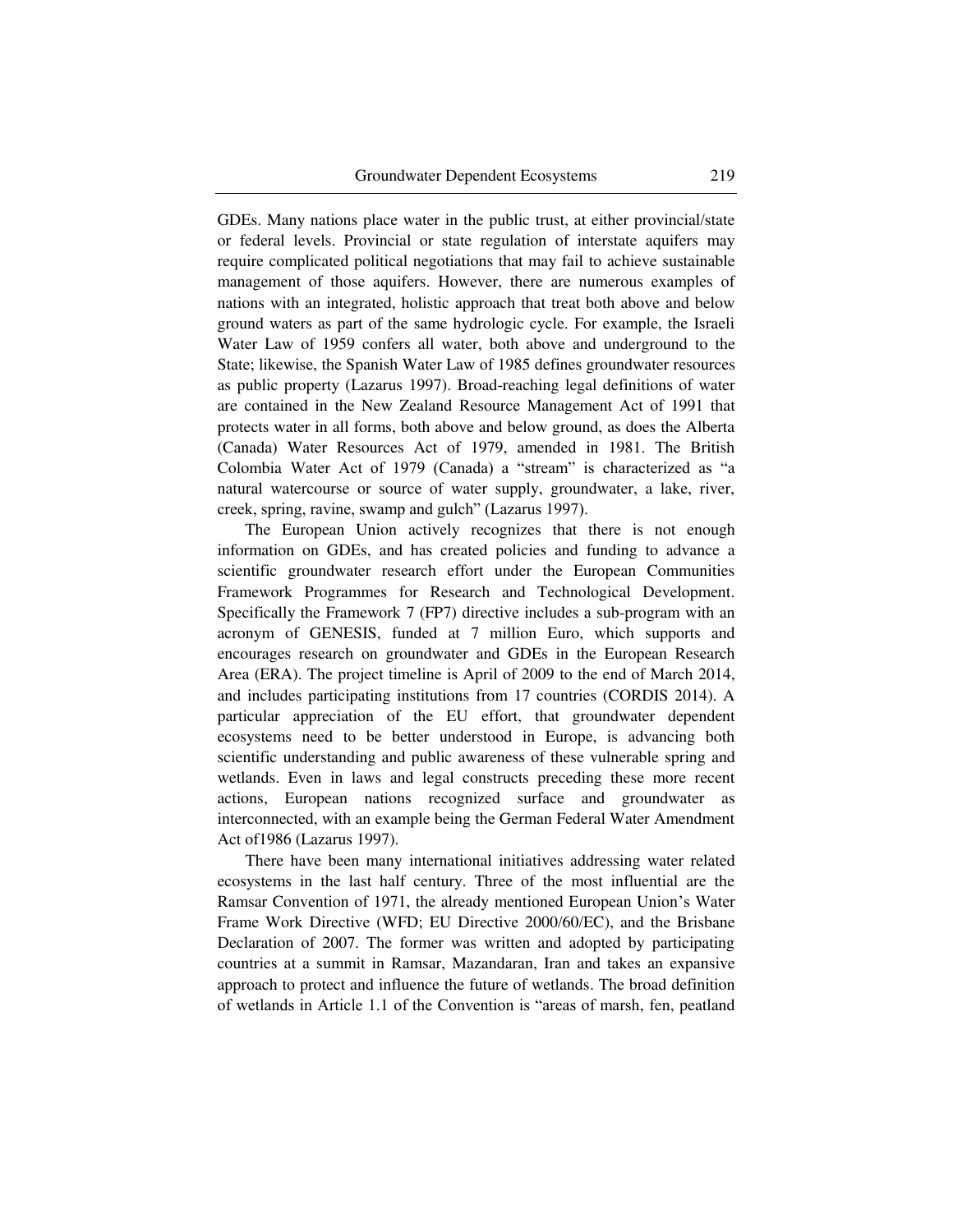or water, whether natural or artificial, permanent or temporary, with water that is static or flowing, fresh, brackish or salt, including areas of marine water the depth of which at low tide does not exceed six metres" (Ramsar 2014). This broad definition focuses on surface water, including even salt pans, fish ponds and rice paddies, but also recognizes the importance of groundwater. A Ramsar list of "Wetlands of International Importance" now numbers 2,171 sites, covering 207,291,271 hectares with many in the United Kingdom and Canada. According to the Ramsar website (Ramsar 2014) there are 168 contracting parties, as opposed to only 21 original signatory nations in 1971. The European Union"s Water Frame Work Directive has perspectives that fundamentally redefine the approach to bodies of water, both above and below ground. The Directive promotes attainment of "good statPa Der Vang <pdvang@stkate.edu>

us" through an assessment aimed at a water body"s ecology and chemistry. An important part of the determination of groundwater status is ascertaining the potential impairment of ground-water dependent terrestrial ecosystems (Krause 2007). A strength of the directive is its holistic and inclusive approach, its main weakness likely that it is organized around surface river basins which do not always conform to aquifer boundaries. The more recent Brisbane Declaration was released at the 10th International River Symposium and Environmental Flows Conference, held in Brisbane, Australia, in September 2007. Although the Declaration is a powerful and urgent call to the global community for the defense of imperiled freshwater and estuarine ecosystems, there is scant mention of groundwater dependent habitat. The Declaration does, however, emphasize "environmental flows", both in quantity and quality, as a factor crucial to the future of GDEs.

### **HYDROLOGIC PREDICTION, ECOLOGICAL EVALUATIONS, AND THE FUTURE OF GROUNDWATER DEPENDENT ECOSYSTEMS**

The solutions to GDE protection lie in increased scientific scrutiny, shifts in the tectonic plates of public perception, and strengthened policy decisions. Recent scientific advances and better monitoring of GDEs, speed the process. Traditionally, a comprehensive assessment of the chemistry and physical properties of groundwater issuing to an ecosystem is a necessary first step. Along with traditional groundwater tracking, tracing and dating techniques,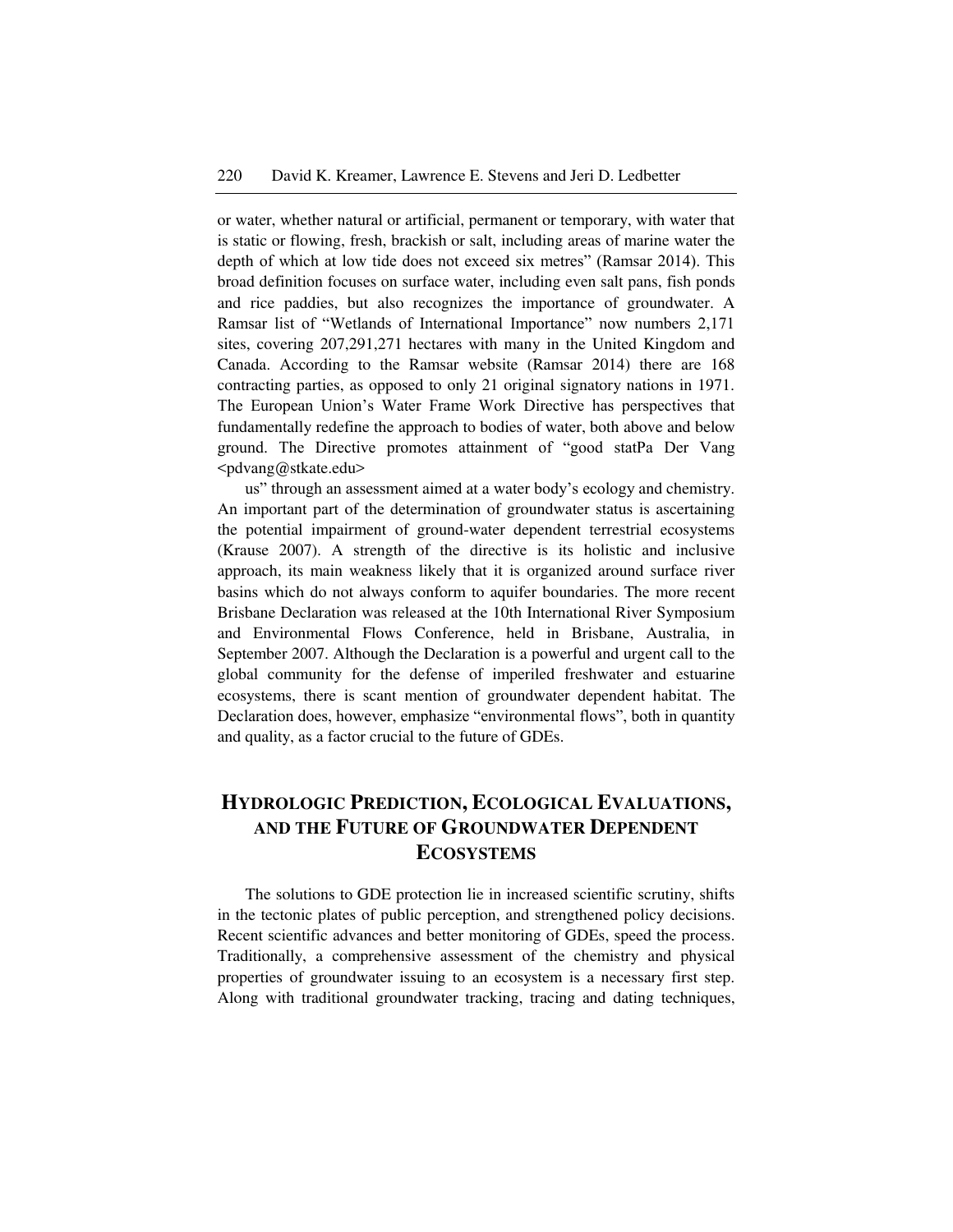new methods are actively being proposed to establish flow source and potential vulnerabilities to host springs (Kreamer et al. 1996; Johannessonn et al. 1997; Ingraham et al. 2001; Heilweil et al. 2014). These techniques use water quality parameters to track and trace groundwater status, movement, sustainability, and age. The proper amount and chemistry for individual GDEs varies, and several researchers such as Eamus and colleagues (Eamus et al. 2006a; Eamus et al. 2006b) have proposed methodologies for determining the groundwater flow and quality needed to successfully supply an ecosystem.

The development of organized and methodical GDE assessment techniques have been a major managerial advance in the last decade. Recent refinements in springs classification and monitoring allow a more systematized approach to their evaluation with Springer and Stevens (2008) developing 12 different spring types based on their hydrogeological setting and spheres of discharge. Boulton and Hancock (2006) have looked at groundwater-dependent rivers, determining both the degree of dependency, and the influence of upwelling hyporheic waters on the physical and chemical riverine processes. They discuss the important management implications of understanding and predicting the baseflow contributions to river biota and its quantitative sustainability. Integrative groundwater ecosystem assessment is put forward by Stuebe et al. (2009) and the Springs Stewardship Institute (SSI 2014) pointing out the need of determining natural background, establishing bioindicators (perhaps microbial populations) for understanding ecosystem health, and attempting to gain correlation between abiotic and biotic variables.

One recent, exciting example of an organized GDE inventory protocol comes from the U.S. Forest Service. In an organized effort to promote the best available information and science, three intensity levels of GDE inventory and monitoring were established (USFS 2012a; USFS 2012b). The first level is geared toward referencing the location and extent of GDEs. The second involves the description of major attributes of GDEs such as flora and fauna, the hydrogeologic setting, factors which could perturb the site. The third level centers on gathering extremely quantitative spatial and temporal information to characterize physiochemical aspects of a GDE. The approach includes considering business required analysis and protocols (USFS 2010). These guides address many considerations including: 1. pre-field survey activities such as mapping, remote sensing, and gathering geographic information, 2. field survey activities such as use of a Management Indicator Tool, georeferencing, transect layout and describing the geology, soil, hydrology, vegetation aquatic and terrestrial fauna, and any natural and anthropogenic disturbance, and 3. post-field activities such as laboratory analyses,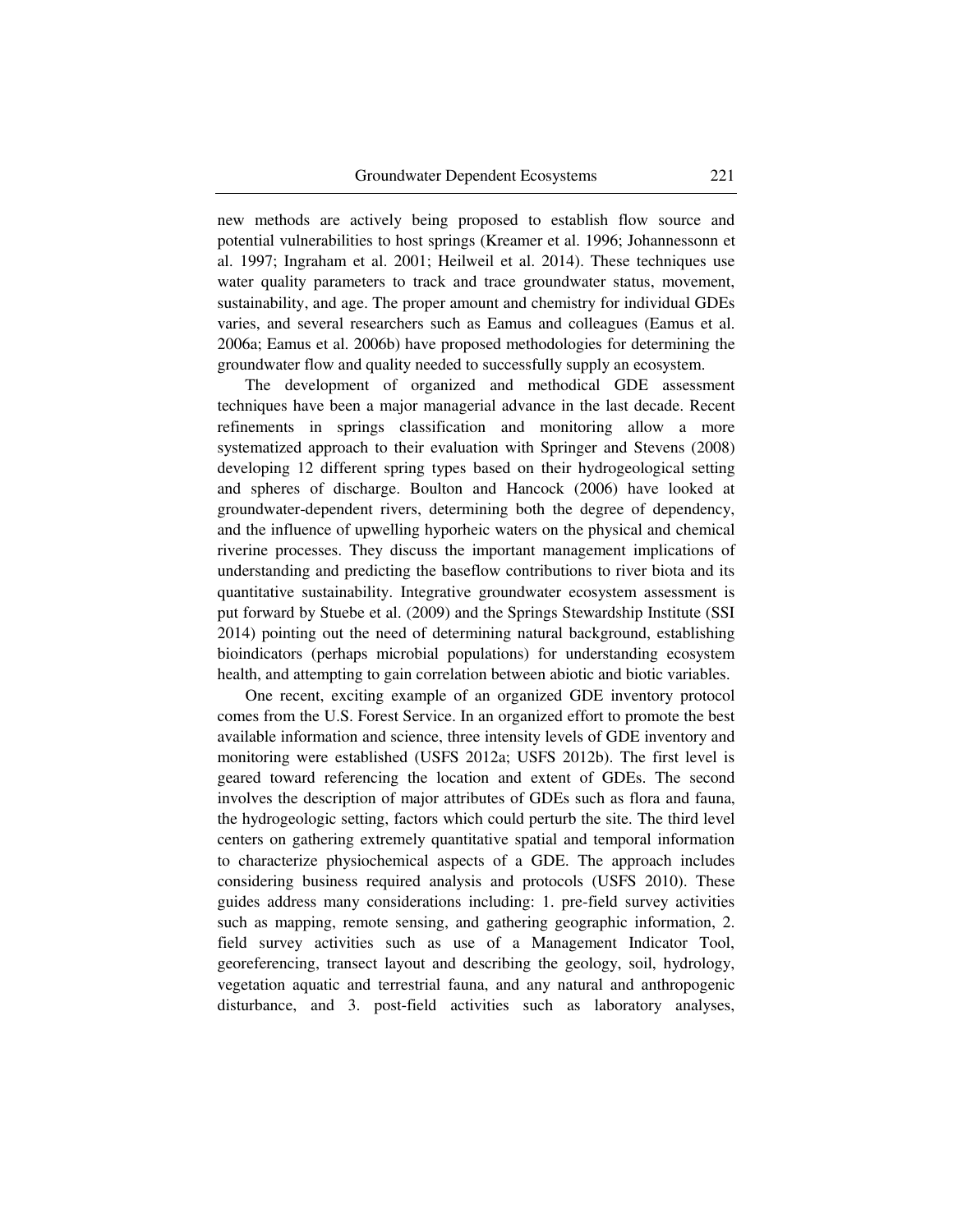information verification and data interpretation. These protocols have been used and documented at many sites.

Another new management tool is the classification of ecosystem resilience and/or vulnerability. For example, originally, simple and subjective desktop methods for GDE assessment were available such as a 5- or 10-point scale ranking of uniqueness, vulnerability and priority (Nature Conservation Council 1999; Sinclair Knight Mertz 2001; Murray et al. 2003). Since that time, more comprehensive and complicated modeling approaches have been used. An evaluation of ecosystem resilience was made in regions transected by the Qinghai-Tibet railway in China using GIS, and using a neural network to analyze ecosystem risk (Chen et al. 2007). In their studies of wetland vulnerability in the U.K. and Ireland, Krause et al. (2007) put forward an ecohydrogeological framework for assessing groundwater dependent terrestrial ecosystems, including both their chemical and ecological status. This is accomplished by distinguishing wetlands based on controlling ecological, hydrological, chemical and hydrogeological characteristics, and then assessing the potential and risk of damage. The SSI (2014) springs ecosystem assessment protocol advances these concepts and approaches further, by using quantitative data and expert opinion to provide springs stewards with withinand among-site management priorities.

Perhaps more daunting is the challenge of changing community perceptions. GDEs can be negatively viewed as breeding grounds for mosquitoes and other pests, unutilized land that should be drained, swampy areas that attract detrimental and nuisance wildlife and create odors that degrade the value of surrounding land, and/or resources that should be piped to another place. Many communities do not recognize the connection between groundwater overdraft, and surface water diminishment, while others can not appreciate the link between groundwater and surface water quality.

The push to increase public appreciation and understanding of GDEs is moving forward, and many groups are joining in this effort. For example, the International Association of Hydrogeologists has established a "Groundwater and Ecosystems Network" to raise public awareness and promote the welfare of GDEs, hoping to positively influence local, national and international policy (IAH 2014). Protection of wetlands through the efforts of the Ramsar Convention are increasingly broad and effective, and the Springs Stewardship Institute (2014) is working to advance interaction and training among springs managers to improve understanding and management of these resources (Ramsar 2014; Spring Stewardship Institute 2014). Many wildlife societies are joining in the effort to protect groundwater, which issues into areas of unique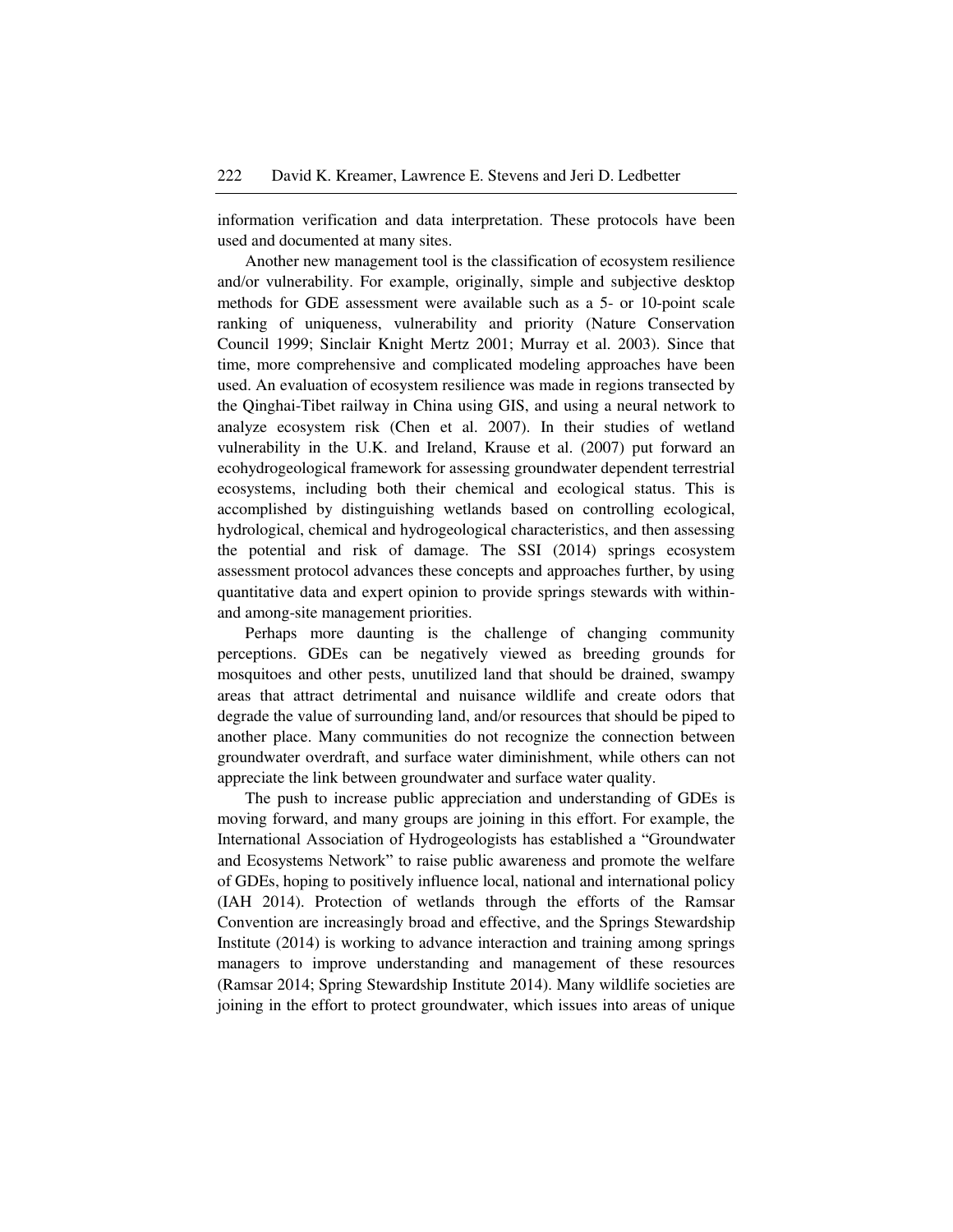biological diversity and habitat. The success of these and similar activities will be key in preservation of these priceless oases, scattered around the globe, that provide such rich and varied habitats for groundwater dependent species, human cultural resources, and essential ecosystem functions.

#### **REFERENCES**

- Alley, W.M., Evenson, E.J., Barber, N.L., Bruce, B.W., Dennehy, K.F., Freeman, M.C., Freeman, W.O., Fischer, J.M., Hughes, W.B., Kennen, J.G., Kiang, J.E., Maloney, K.O., Musgrove, M., Ralston, B., Tessler, S., and Verdin J.P. (2013). Progress toward establishing a national assessment of water availability and use: U.S. *Geological Survey Circular* 1384, 34 p., available at http://pubs.usgs.gov/circ/1384.
- Blinn, D.W. (2008). The extreme environment, trophic structure, and ecosystem dynamics of a large, fishless desert spring: Montezuma Well, Arizona. Pp. 98-126 *in* Stevens, L.E. and V.J. Meretsky, editors. Aridland Springs in North America: Ecology and Conservation. University of Arizona Press, Tucson.
- Boulton, A.J., Hancock, P.J. (2006). Rivers as groundwater-dependent ecosystems: a review of degrees of dependency, riverine processes and management implications. *Australian Journal of Botany* 54(2) 133–144 http://dx.doi.org/10.1071/BT05074
- Bridghan, S.D., Megonigal J.P., Keller J.K., Bliss, N.B., Trettin, C. (2006). The Carbon Balance of North American Wetlands. Wetlands Vol. 26, No. 4. Pp. 889-916.
- Broad, W.J. (2007). The Oracle: Ancient Delphi and the Science Behind Its Lost Secrets. Penguin Press, New York.
- Carter, S.L., C.A. Haas, Mitchell J.C. (1999). Home range and habitat selection of bog turtles in southwestern Virginia. *Journal of Wildlife Management* 63:853-860.
- Chen, H., Liu, J. S., Cao, Y., Li, S. C. (2007). Ouyang, H. Ecological risk assessment of regions along the roadside of the Qinghai-Tibet highway and railway based on an artificial neural network, *Human and Ecological Risk Assessment*, 2007, 13(4): 900-913.
- CORDES (2014). Community Research and Development Information Service, European Commission FP7. Can be assessed at: http://cordis.europa.eu/fp7/home\_en.html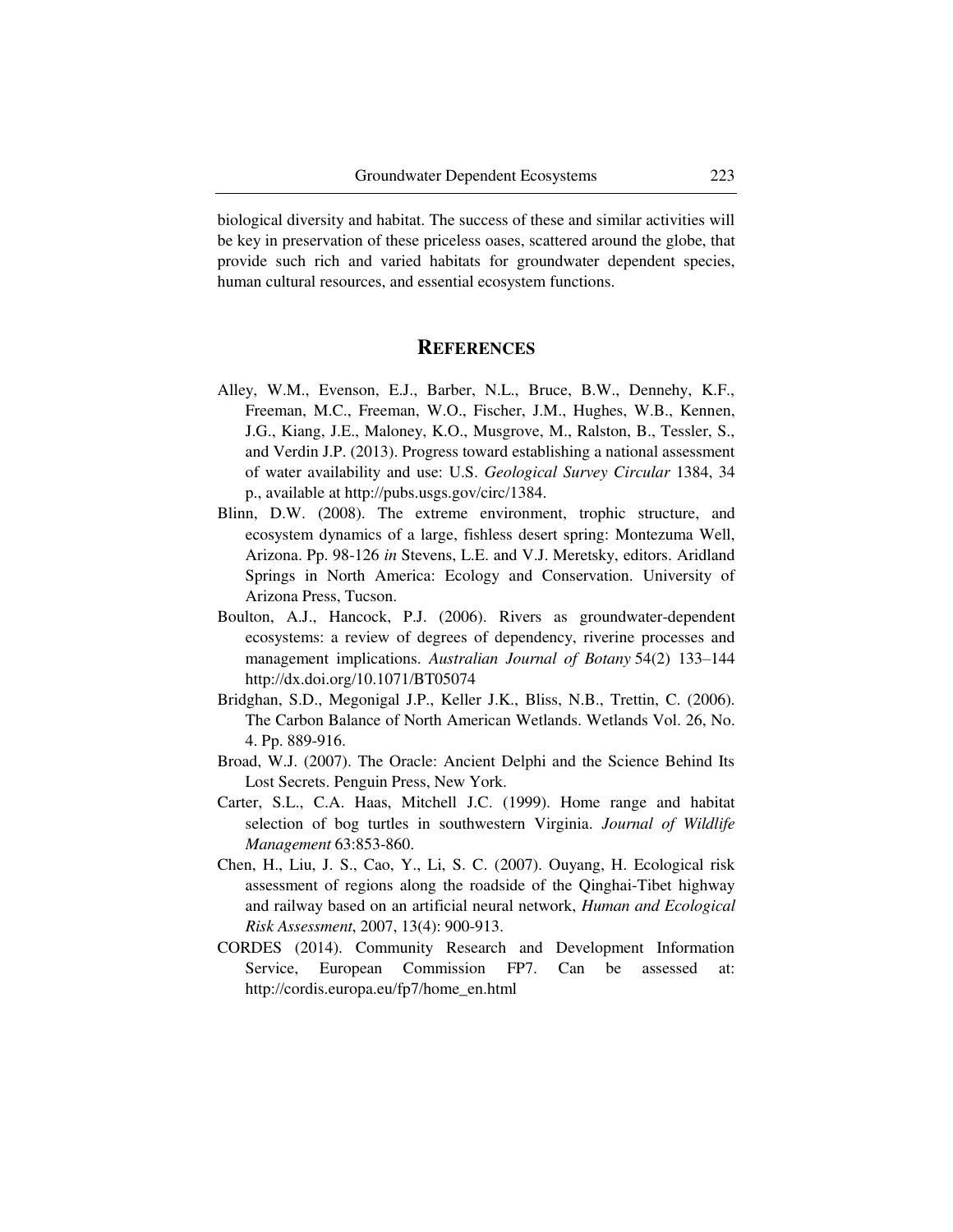- Crews, S.C., Stevens, L.E. (2009). Spiders of Ash Meadows National Wildlife Refugge, Nevada. *The Southwestern Naturalist* 54:331-340.
- Dubash N.K. (2002). Tubewell capitalism: groundwater development and agrarian change in Gujarat. 300 pp.
- ISBN 019-565747-0, Can be accessed at: http://www.cabdirect.org/ abstracts/20036792650.html;jsessionid=C60C6551CE86E05B708937AD A6F53E75
- Echelle, A.A., E.W. Carson, A.F. Echelle, R.A. Van Den Bussche, T.E. Dowling, A. Meyer and R. M. Wood. (2005). Historical biogeography of the New-World pupfish genus *Cyprinodon* (Teleostei: Cyprinodontidae). Copeia 2005:320-339.
- Eamus, D., Froend, R., Loomes, R., Hose, G., Murray, B. (2006a). A functional methodology for determining the groundwater regime needed to maintain the health of groundwater-dependent vegetation. Australian Journal of Botany 54, 97–114.
- Eamus, D., Hatton, T., Cook, P.G., Colvin, C. (2006b). "Ecohydrology: vegetation function, water and resource management." (CSIRO: Melbourne).
- Eamus, D., Froend, R. (2006). Groundwater-dependent ecosystems: the where, what and why of GDEs. *Australian Journal of Botany* 54, 91–96.
- Ghanaian WRC 2011. Groundwater Management Strategy. http://doc.wrcgh.org/pdf/wrc\_4014e\_20120227\_1330329304\_.pdf, Accessed January 22, 2014.
- Gibb, H.A.R. (1969). "The Rise of Saladin, 1169–1189", A History of the Crusades: The First Hundred Years (2nd ed.), London: University of Wisconsin Press, pp. 563–589.
- Grand Canyon Wildlands Council, Inc. (2002). An Assessment of 100 Seeps, Springs, and Natural Ponds on the Arizona Strip, Northern Arizona. Arizona Water Protection Fund, Arizona Department of Water Resources, Phoenix.
- Hart, E.R. (1986). The barefoot trail: access to Zuni Heaven. Institute of the North American West, University of Utah, Salt Lake City, UT, 191 pp.
- Hatton, T. and R. Evans. (1998). Dependence of ecosystems on groundwater and its significance to Australia. Occasional Paper No. 12/98. Canberra: Land and Water Resources Research and Development Corporation.
- Haynes, C.V., Jr. (2008). Quaternay cauldron springs as paleoecological archives. Pp. 76-97 *in* Stevens, L.E. and V.J. Meretsky, editors. Aridland Springs in North America: Ecology and Conservation. University of Arizona Press, Tucson.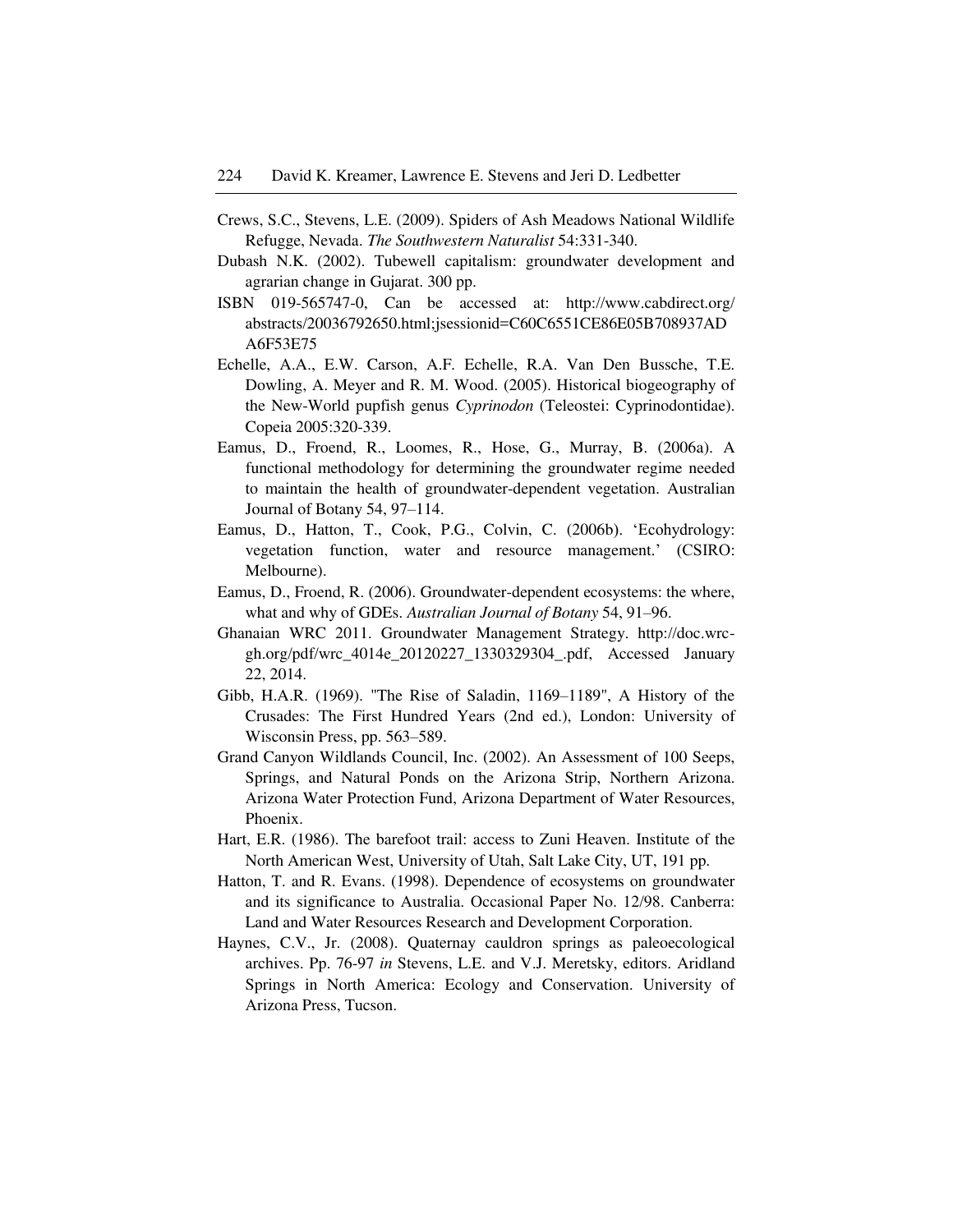- Heilweil, V.M., Sweetkind, D.S., Gerner, S.J (2014). Innovative Environmental Tracer Techniques for Evaluating Sources of Spring Discharge from a Carbonate Aquifer Bisected by a River. *Groundwater*  Vol52, No.1, pp.71-83.
- Hendrickson, D.A., J.C. Marks, A.B. Moline, E. Dinger, and A.E. Cohen. (2008). Combining ecological research and conservation: A case study in Cuatro Ciénegas, Coahuila, Mexico. pp. 127-157 *in* Stevens, L.E. and V.J. Meretsky, editors. Aridland Springs in North America: *Ecology and Conservation.* University of Arizona Press, Tucson.
- Hershler, R. (1994). A review of the North American freshwater snail genus *Pyrgulopsis* (Hydrobiidae). *Smithsonian Contributions to Zoology* No. 554. Smithsonian Institution Press, Washington, DC.
- Hershler, R. and T.J. Frest. (1996). A review of the North American freshwater snail genus *Fluminicola* (Hydrobiidae). *Smithsonian Contributions to Zoology*, 583: 1–41.
- Hershler, R. and H-P Liu. 2008. Ancient vicariance and recent dispersal of springsnails (Hydrobiidae: Pyrgulopsis) in the Death Valley system, California-Nevada. Pp. 91-101 in Reheis, M.C., R. Hershler, and D.M. Miller. Late Cenozoic Drainage History of the Southwestern Great Basin and Lower Colorado River *Region: Geologic and Biotic Perspectives. Geological* Society of America Special Paper 439.
- Hershler, R. and H-P Liu. (2012). Molecular phylogeny of the western North American pebblesnails, genus *Fluminicola* (Rissooidea: Lithoglyphidae), with description of a new species. *Journal of Molluscan Studies* 78:321- 329.
- Humphreys W. F. (2006). Aquifers: the ultimate groundwater-dependent ecosystems. *Australian Journal of Botany*, Vol. 54, Issue 2, p. 115-132.
- IAH (2014). Website of the International Association of Hydrogeologists. Available at http://iah.org/groups/commissions-networks
- Ingraham, N., K. Zukosky, and Kreamer, D.K. (2001). The Application of Stable Isotopes to Identify Problems in Large-Scale Water Transfer in Grand Canyon National Park. *Environmental Science and Technology*, 35- 7 (1299-1302).
- Johannessonn, K.H., Stetzenbach K. J. Hodge, V.F., Kreamer, D. K. Zhou, X. (1997). Delineation of Ground-Water Flow Systems in the Southern Great Basin Using Aqueous Rare Earth Element Distributions. *Ground Water* Vol. 35, No. 5, p. 807-819.
- Khamala, C.P.M. (2005). Biodiversity and Sustainable Environmental Protection. In Science and Technology Capacity in the Framework of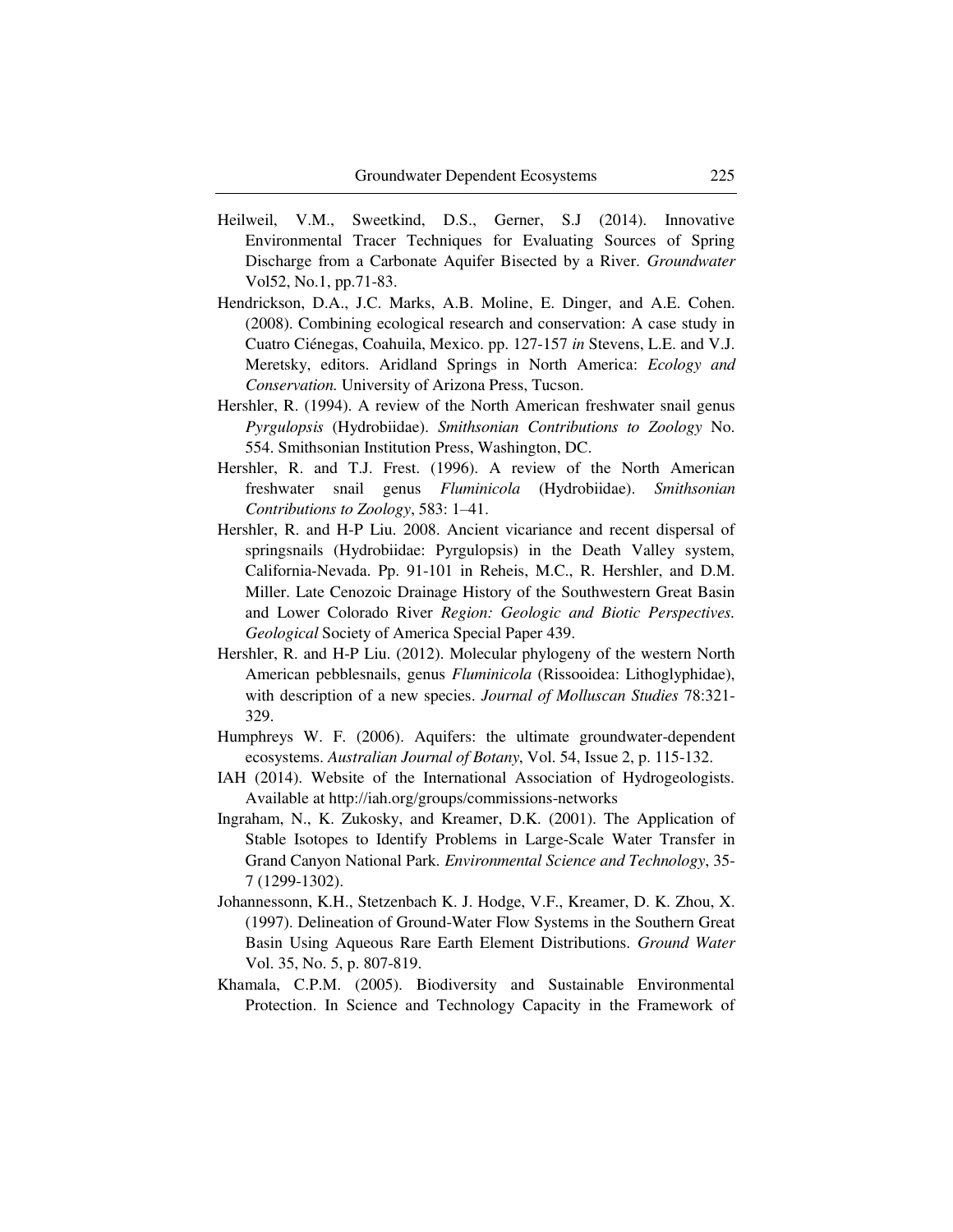Millennium Development Goals, Ed. BO Aduda, Proceedings of the National Workshop in Commemoration of the Scientific Revival Day, p. 63-72, December, 2005.

- Kodrick-Brown, A. and J.H. Brown. (1993). Highly structured fish communities in desert Australian springs. *Ecology* 74:1847-1855.
- Kodrick-Brown, A. and J.H. Brown. 2007. Native fishes, exotic mammals, and the conservation of desert springs. *Frontiers in Ecology and the Environment* 5:549-553.
- Kreamer, D.K., Stetzenbach, K.J., Hodge, V.F., Johanneson, K. and I. Rabinowitz, 1996. Trace Element Geochemistry in Water from Selected Springs in Death Valley National Park, California. *Ground Water.* 34-1, p.95-103 (Jan-Feb. 1996).
- Kresic, N. Stevanovic, Z. (2010). Groundwater Hydrology of Springs: *Engineering, Theory, Management and Sustainability*. Elsevier, Oxford.
- Lazarus, P., 1997. Towards a Regulatory Framework for the Management of Groundwater in South Africa. Report to the Water Research Commission (WRC # 789/1/98) and the Department of Water Affairs and Forestry (Geo 2.2 – 389), Republic of South Africa, pp.65.
- Ledbetter, J.D., L.E. Stevens, Hendrie, M.N. and A.E. Leonard, In press. Springs Ecosystems of Kaibab National Forest, Northern Arizona. Proceedings of the 12th Symposium on Research on the Colorado Plateau, Flagstaff.
- Lewis, M.M., D. White, and T. Gotch, 2013. Spatial Survey and Remote Sensing of Artesian Springs of the Western Great Artesian Basin. National Water Commission, Canberra.
- Liu, H-P, R. Hershler, and K. Clift, 2003. Mitochondrial DNA sequences reveal extensive cryptic diversity within a western American springsnail. Molecular Ecology 12: 2771-2782.
- Liu, H-P. and R. Hershler, 2014. Microsatellite primers for a western North American springsnail (Pyrgulopsis robusta): evidence for polyploidy and cross-amplification in P. bruneauensis. *Journal of Molluscan Studies*, 80(1): 107-110. doi:10.1093/mollus/eyt050
- Liu, H-S, R. Hershler, B. Lang, and J. Davies, 2013. Molecular evidence for cryptic species in a narrowly endemic western North American springsnail (*Pyrgulopsis gilae*). *Conservation Genetics* 14:917–923.
- Madden, T., 2000. A Concise History of the Crusades. Rowman and Littlefield Publishers, Lanham, Maryland, USA. ISBN 978-0-8476-9430-3.
- Makurira, H. and M. Mugumo, 2003. Water Sector Reforms In Zimbabwe: The Importance of Policy and Institutional Coordination On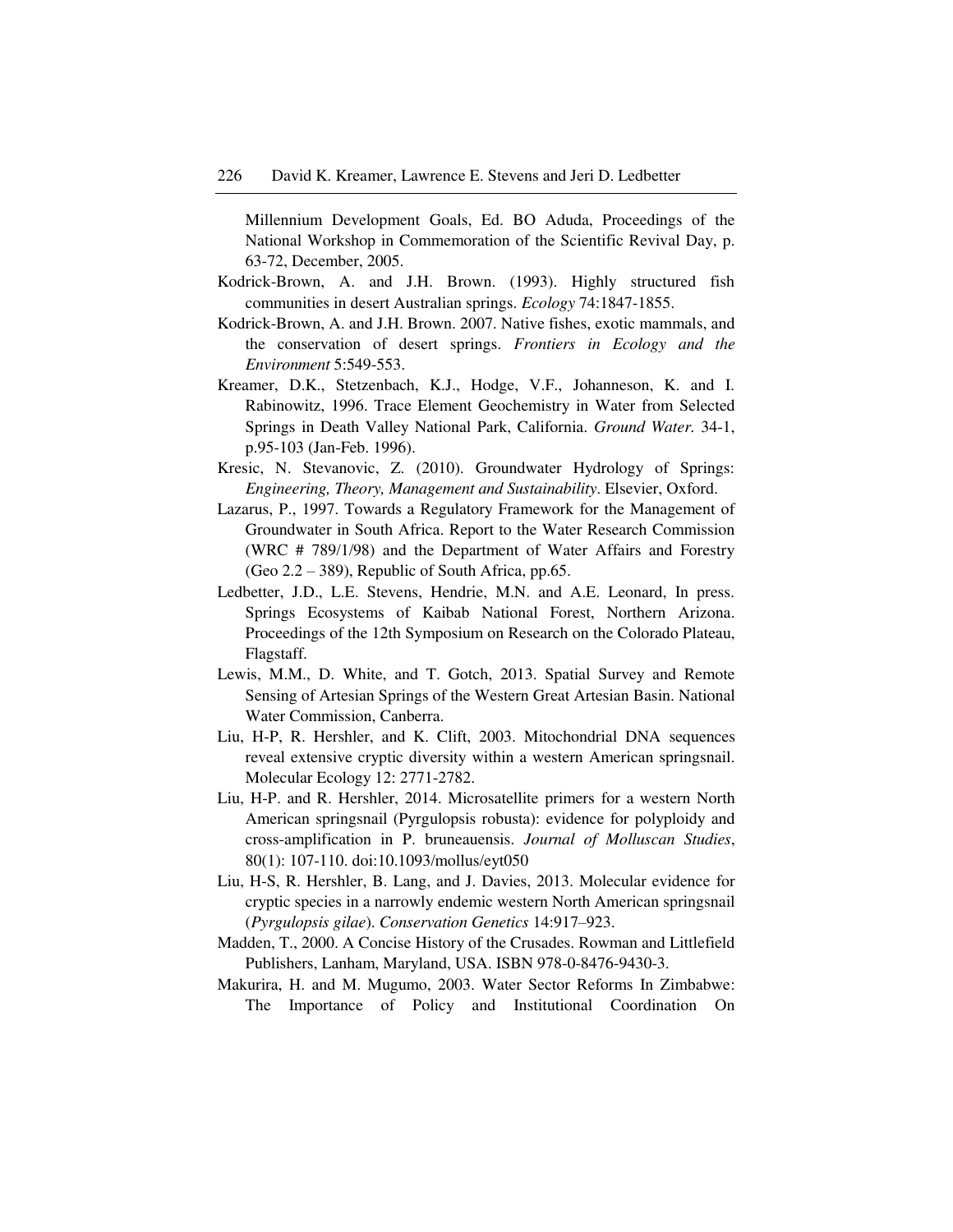Implementation, Food and Agriculture Organization of the United Nations, Chapter 14 in: *Proceedings of the African Regional Workshop on Watershed Management* p.167-174

- McClain M.E., Boyer E.W., Dent C.L., Gergel S.E., Grimm N.B., Groffman P.M., Hart S.C., Harvey J.W., Johnston C.A., Mayorga E., McDowell W.H., and G. Pinay, 2003. Biogeochemical hot spots and hot moments at the interface of terrestrial and aquatic ecosystems. *Ecosystems* 6:301-312
- Meinzer, OE. 1927. Large springs in the United States. Water Supply Paper 557, U.S. Geological Survey, Washington.
- Meretsky, V.J., Stevens, L.E. 2000. Kanab ambersnail, an endangered succineid snail in southwestern USA. Tentacle 8:8-9.
- Munch, Z. ; J Conrad, (2007). Remote sensing and GIS based determination of groundwater dependent ecosystems in the Western Cape, South Africa. *Hydrogeology Journal*, February 2007, Volume 15, Issue 1, pp 19-28.
- Murphey, N.P., M.F. Breed, M.T. Guzik, S.J.B. Cooper, and A.D. Austin. 2012. Trapped in desert springs: phylogeography of Australian desert spring snails. Journal of Biogeography 39: 1573–1582.
- Murray B.R., Zeppel M.J.B., Hose, G.C. and D. Eamus. Grounder-dependent ecosystems in Australia: It's more than just water for rivers. *Ecological Management and Restoration*, Vol. 4, No. 2, August 2003, pp.110-113.
- Mutiga, Mutuku, J., 2005. Essentials and Targets of Water Resources Management in Kenya. In Science and Technology Capacity in the Framework of Millennium Development Goals, Ed. BO Aduda, Proceedings of the National Workshop in Commemoration of the Scientific Revival Day, p. 73-80, December, 2005.
- Nature Conservation Council, 1999. Desktop Methodology to Identify Groundwater Dependent Ecosystems. Nature Conservation Council of New South Wales, Australia, Inc. PKK Environment and Infrastructure PTY Ltd, Concord West, NSW.
- Nelson, N. 2008. Between the cracks: Water law and springs conservation in Arizona. Pp. 318-331 *in* Stevens, L.E. and V.J. Meretsky, editors. Aridland Springs of North America: *Ecology and Conservation*. University of Arizona Press, Tucson.
- Odame-Ababio, K., 2003. Putting Integrated Water Resource Management Into Practice – Ghana"s Experience, Food and Agriculture Organization of the United Nations, Chapter 13 in: *Proceedings of the African Regional Workshop on Watershed Management* p.157-166.
- Odum, HT. 1957. Trophic structure and productivity of Silver Springs, Florida. *Ecological Monographs*, 27: 55-112.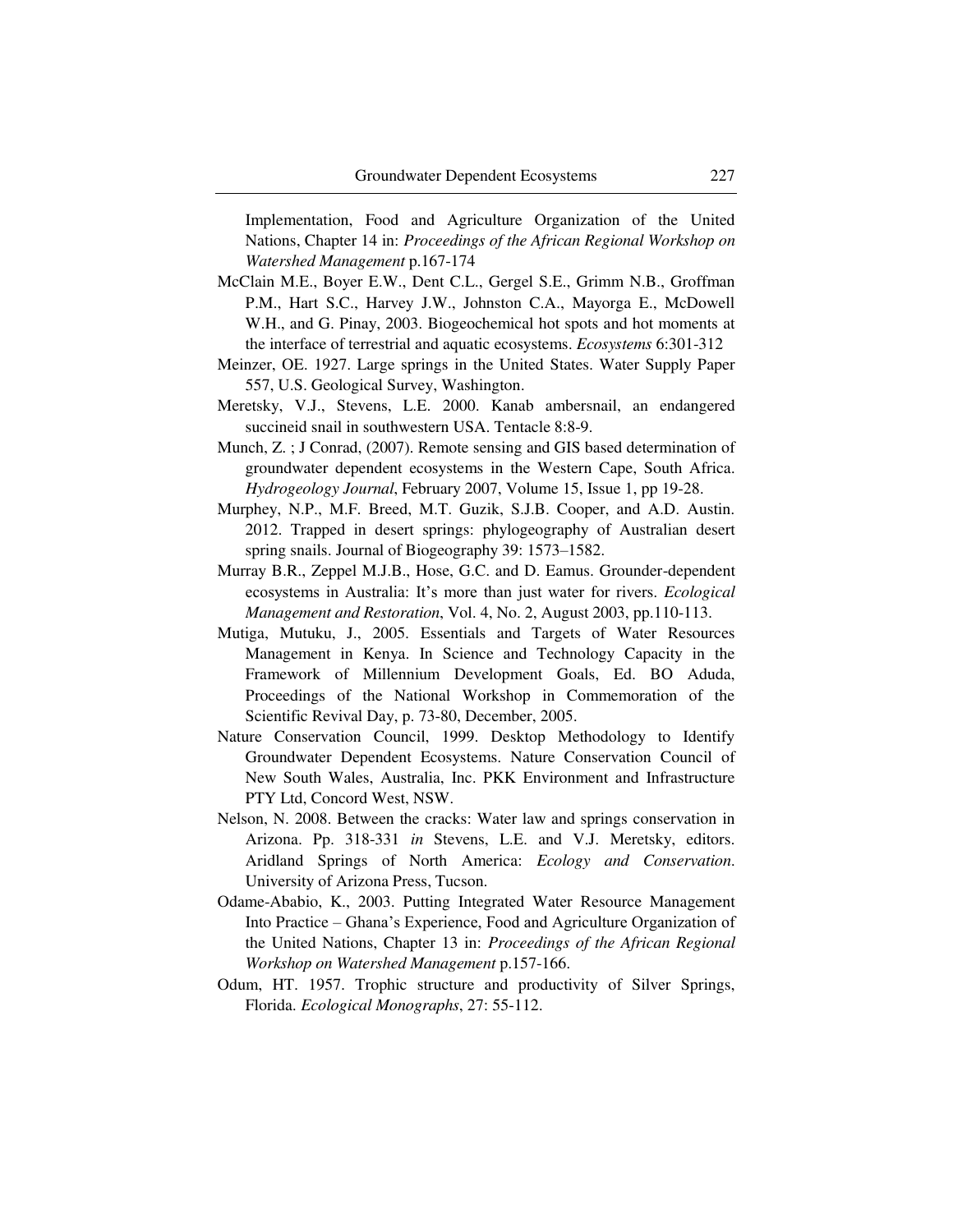- O'Shea, T.J., and M.E. Ludlow. 1992. Florida manatee. Pp. 190-200 in Humphrey, S.R, editor. Rare and Endangered Biota of Florida. University Press of Florida, Gainesville.
- Perez, K.E., W.F. Ponder, D.J. Colgan, S.A. Clark, and C. Lydeard. 2005. Molecular phylogeny and biogeography of spring-associated hydrobiid snails of the Great Artesian Basin, Australia. *Molecular Phylogenetics and Evolution* 34:545–556.
- Perla, B.S. and L.E. Stevens. (2008). Biodiversity and productivity at an undisturbed spring in comparison with adjacent grazed riparian and upland habitats. Pp. 230-243 *in* Stevens, L.E. and V.J. Meretsky, editors. Aridland Springs in North America: Ecology and Conservation. University of Arizona Press, Tucson.
- Phillips, D.A., Jr., C.S. Vanpool, and T.L. Vanpool. (2006). The horned serpent tradition in the North American Southwest. Pp. 17-30 in Religion in the Prehistoric Southwest. AltaMira Press, Lanham, MD.
- Polhemus, D.A., Polhemus, J.T. (2002). Basins and ranges: The biogeography of aquatic true bugs (Insecta: Heteroptera) in the Great Basin. Pages 235- 254 in Hershler, R., D.B. Madsen, and D.R. Currey, editors. Great Basin Aquatic Systems History. Smithsonian Contributions to the Earth Sciences No. 33, Washington, DC.
- Ramsar (2014). Ramsar Website. Available online at: http://www.ramsar.org/cda/en/ramsar-about-about-ramsar/main/ramsar/1- 36%5E7687\_4000\_0\_\_
- Ramsar (2008). Culture and Wetlands, a Ramsar Guidance Document, Gland, September (2008). Available online at: www.ramsar.org/pdf/.../cop10\_ culture group e.pdf
- Rea, A.M. (2008). Historic and prehistoric ethnobiology of desert springs. Pp. 268-278 *in* Stevens, L.E. and V.J. Meretsky, editors. Aridland Springs in North America: Ecology and Conservation. University of Arizona Press, Tucson.
- Remote Sensing Applications Center. (2012). Groundwater-Dependent Ecosystem Inventory Using Remote Sensing. Remote Sensing Applications Center RSAC-10011-RPT1, Salt Lake City.
- Sada, D. W., Fleishman, E., and Murphy, D. (2006). Effects of environmental heterogeneity and disturbance on the native and non-native flora of desert springs. *Biological Invasions* 8:1091-1101.
- Salman, S.M.A. (2009). The World Bank Policy for Projects on International Waterways, A Historical and Legal Analysis, The International Bank for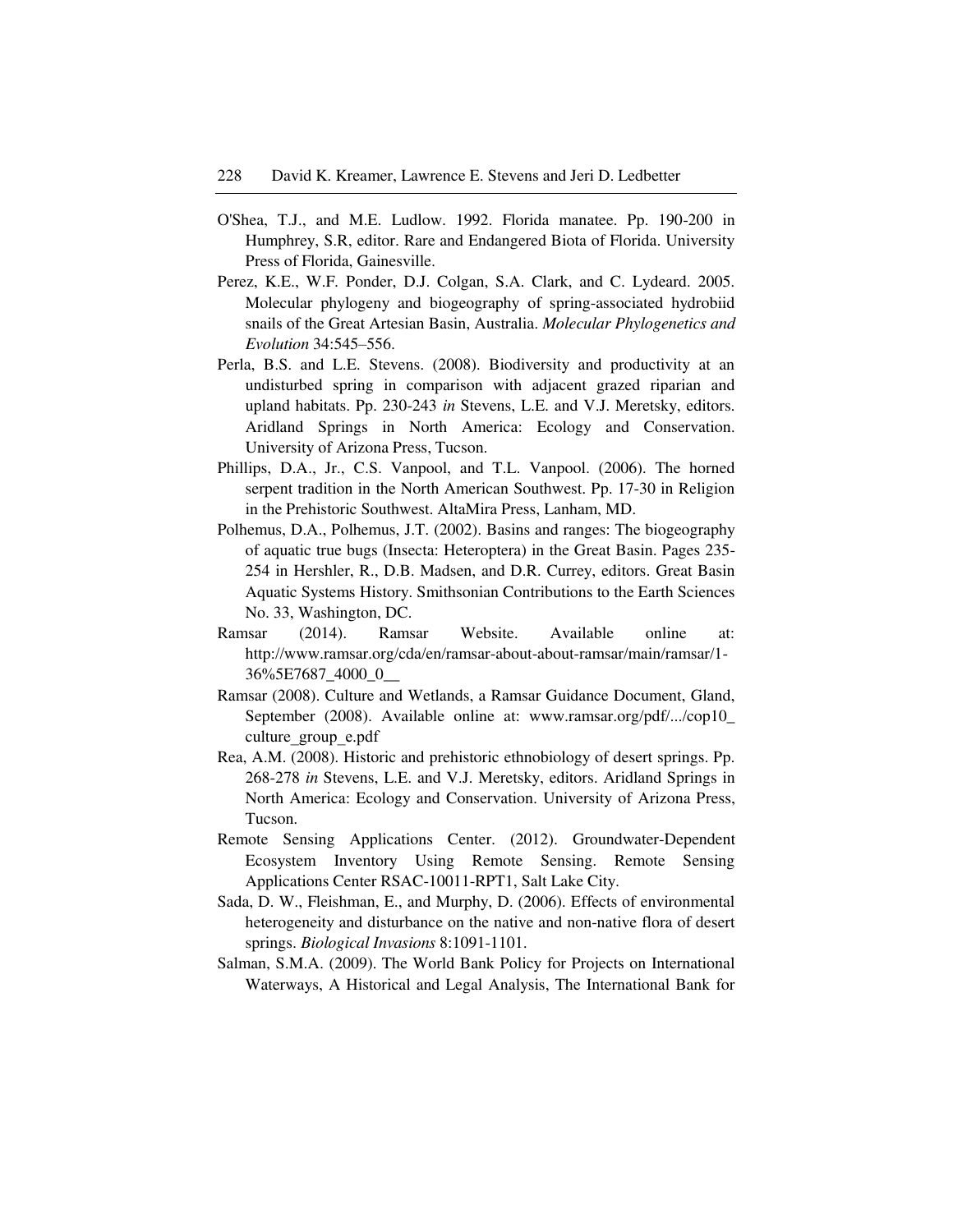Reconstruction and Development/The World Bank, 1818 H Street NW, Washington D.C., USA,

- Scofield, C.I. (Ed.) 1967. New Scofield Reference Bible, Authorized King James Version. 2 Chronicles32:1-4. Oxford University Press, Oxford, United Kingdom.
- Sinclair Knight Mertz (2001). Australian Groundwater Dependent Ecosystems. Report by Sinclair Knight Mertz for Environment Australia, Armadale, Victoria, Australia.
- Springer, A.E. and Ledbetter, J.D. (2012). Spring Mountains National Recreation Area Springs Inventory. Humboldt-Toiyabe National Forest 10-CR-11041705-052, Las Vegas, Nevada.
- Springer, A.E. and L.E. Stevens, L.E. (2008). The sphere of discharge of springs. *Hydrogeology Journal* 17:83-93.
- Springs Stewardship Institute. (2014). Springs Stewardship website. Available on-line at: www.springstewardship.org
- Stevens, L.E., Ayers, T.J. 2002. The biodiversity and distribution of alien vascular plant and animals in the Grand Canyon region. Pp. 241-265 *in* Tellman, B. (Ed.) Invasive Exotic Species in the Sonoran Region. University of Arizona Press, Tucson.
- Stevens, L.E. Meretsky, V.J. (Eds.) 2008. *Arid land Springs in North America: Ecology and Conservation*. University of Arizona Press, Tucson.
- Stuebe, C., Richter, S. Griebler, C. (2009). First attempt towards an integrative concept for the ecological assessment of groundwater ecosystems. *Hydrogeology Journal* 17: 23-35.
- Tennessee Valley Authority v. Hill (1978). 437 U.S. 153, 184 (1978). Available online at: https://supreme.justia.com/cases/federal/us /437/153 /case.html.
- USFS (2010). Groundwater Dependent Ecosystems Inventory and Monitoring Protocols - Business Requirements Analysis, U.S. Forest Service January 30, 2010, Washington, DC. Available online at: http://www.fs.fed.us /geology/bus\_require\_analysis\_v5\_2[1].pdf
- USFS (2012a). Groundwater Dependent Ecosystems: Level I Inventory Field Guide, Inventory Methods for Assessment and Planning. U.S. Forest Service Gen. Tech. Reort WO-86a March 2012, Washington, DC. Available online at: http://www.fs.fed.us/geology/GDE\_Level\_I\_FG\_ final\_March2012\_rev1\_printing.pdf
- USFS (2012b). Groundwater Dependent Ecosystems: Level II Inventory Field Guide, Inventory Methods for Project Design and Analysi. U.S. Forest Service Gen. Tech. Reort WO-86b March 2012, Washington, DC.